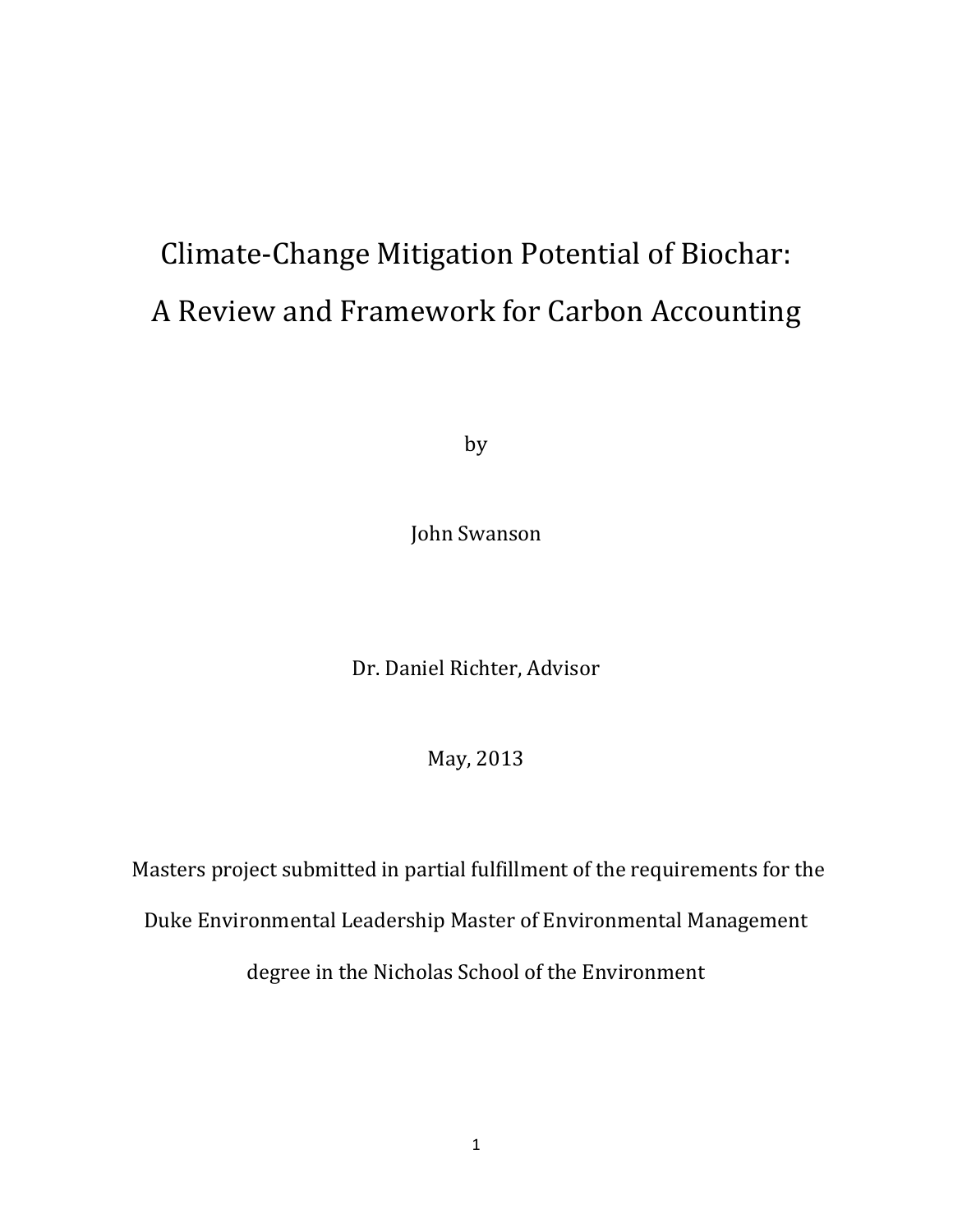## <span id="page-1-0"></span>**Abstract**

Climate change presents one of the greatest challenges facing humanity. The anthropogenic emissions of heat-trapping greenhouse gases are widely considered to be the primary driver of global warming and climate change. Climate change mitigation strategies are being considered and implemented by government and non-government organizations worldwide. One practice that has attracted attention as a tool to offset and reduce emissions of greenhouse gases is the manufacture and application to soil of charred biomass, commonly referred to as biochar. As a soil amendment, biochar can stabilize carbon belowground and potentially increase agricultural and forest productivity. It is also resistant to decomposition when incorporated in soil, and can serve as a significant carbon sink. Researchers have examined the potential of biochar to produce multiple environmental benefits including energy production and agronomic improvements, while simultaneously sequestering carbon and reducing net greenhouse gas emissions. This paper reviews current scientific literature to evaluate biochar's potential to stabilize carbon belowground, all while producing a number of other environmental and economic benefits. The feasibility of implementing biochar systems is considered in the context of carbon-market incentives that may be adapted to motivate investment in biochar production. A framework for carbon accounting of biochar projects is also presented.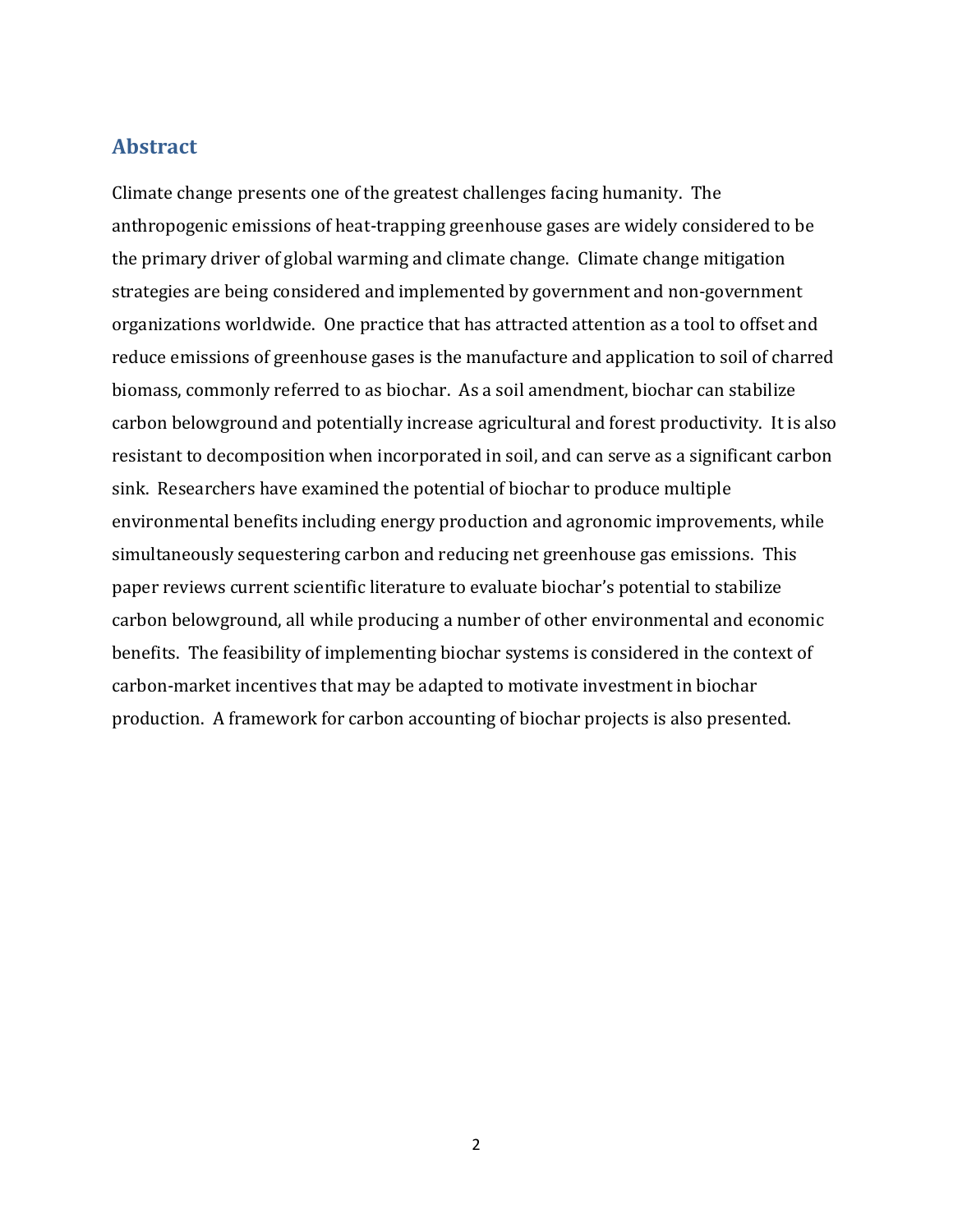## Table of Contents

| Abstract                                                                    | $\overline{2}$ |
|-----------------------------------------------------------------------------|----------------|
| Prologue                                                                    | $\overline{4}$ |
| Introduction                                                                | 5              |
| Methods                                                                     | 7              |
| <b>Biochar Background</b>                                                   | 8              |
| <b>Biochar Project Types</b>                                                | 10             |
| The Climate Change Mitigation Potential of Biochar Projects                 | 12             |
| Public Policy and Market Incentives                                         | 15             |
| Potential Risks to Human Health, the Environment, and Social Responsibility | 19             |
| Discussion                                                                  | 23             |
| A Framework for Carbon Accounting for Biochar Systems                       | 25             |
| Conclusions                                                                 | 32             |
| References                                                                  | 37             |
|                                                                             |                |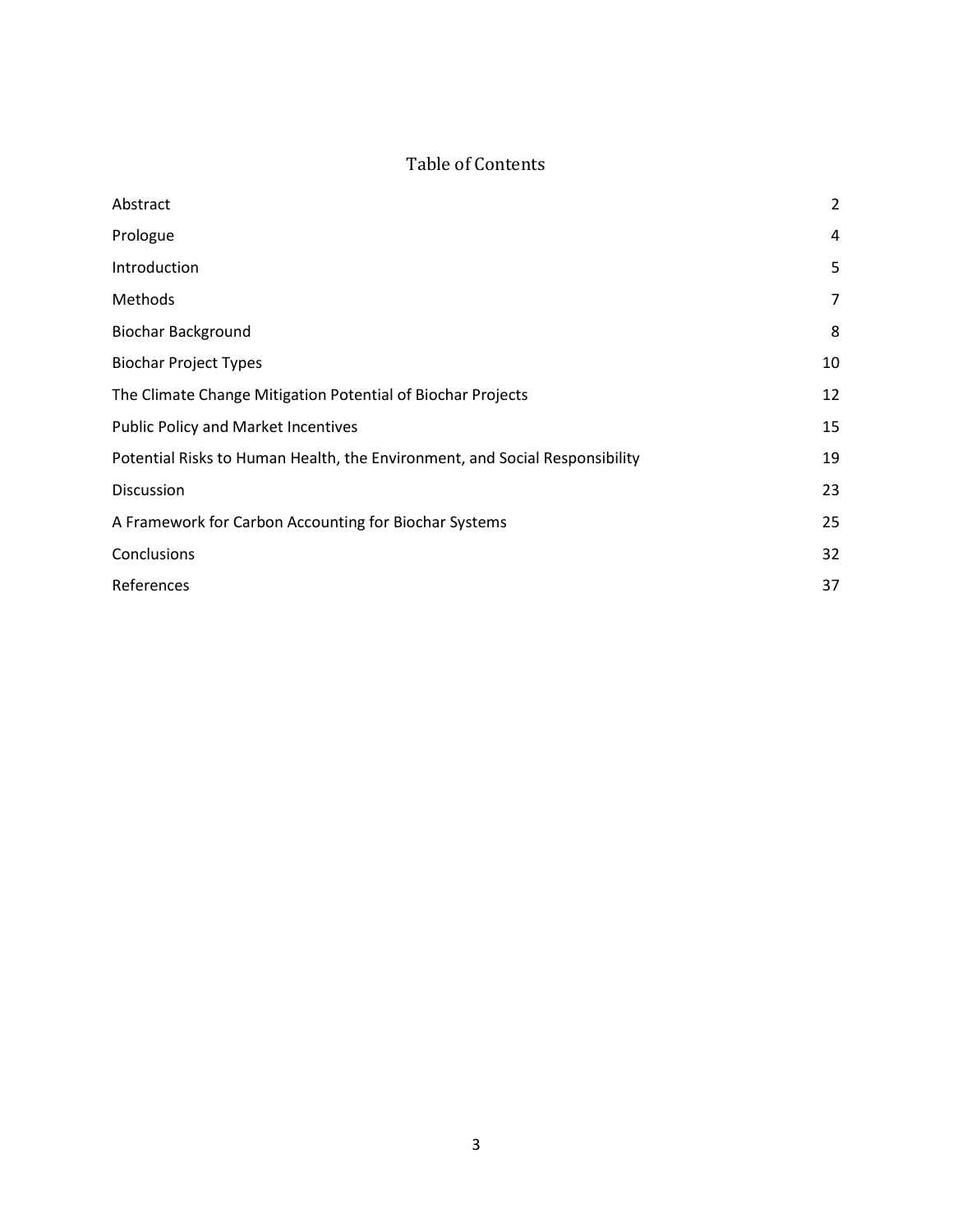#### <span id="page-3-0"></span>**Prologue**

Climate change is one of humanity's greatest challenges. Based on a substantial array of scientific evidence, there is a general agreement in the scientific community that: 1) the earth's lower atmosphere and oceans are warming (NASA 2013), 2) the increase in temperature is forcing changes in global climate systems, including sea level rise and extreme weather events (Bernstein et al. 2007), and 3) human activity is a primary cause of these changes (National Research Council 2010). Climate is a function of human and natural forcings. Climates have always presented a risk to human society. The situation today is new as humanity has become a geological force affecting not only climate but all global-scale Earth systems. Both natural and anthropogenic phenomena affect average surface temperatures and associated climate patterns through "radiative forcing." Shortterm natural variability leads to fluctuations in temperature and weather patterns both regionally and temporally, and the physical and chemical criteria affecting long-term climate characteristics are complex. However, there are no observed natural occurrences (e.g. changes in solar irradiance) that can explain the observed changes in average surface temperatures over the last 150 years (IPCC 2002). Among anthropogenic causes, the combustion of fossil fuels (coal, petroleum and natural gas) has had the most significant effect on climate, although industrial processes and agriculture contribute significantly. Analyses of such factors have determined that the observed increases in the tropospheric concentrations of heat-trapping "greenhouse gases" (GHG), primarily carbon dioxide  $(CO<sub>2</sub>)$ , methane (CH<sub>4</sub>), and to a lesser degree nitrous oxide (N<sub>2</sub>O) and halocarbons, have had the most significant effect on global warming over the last century (Forster 2007).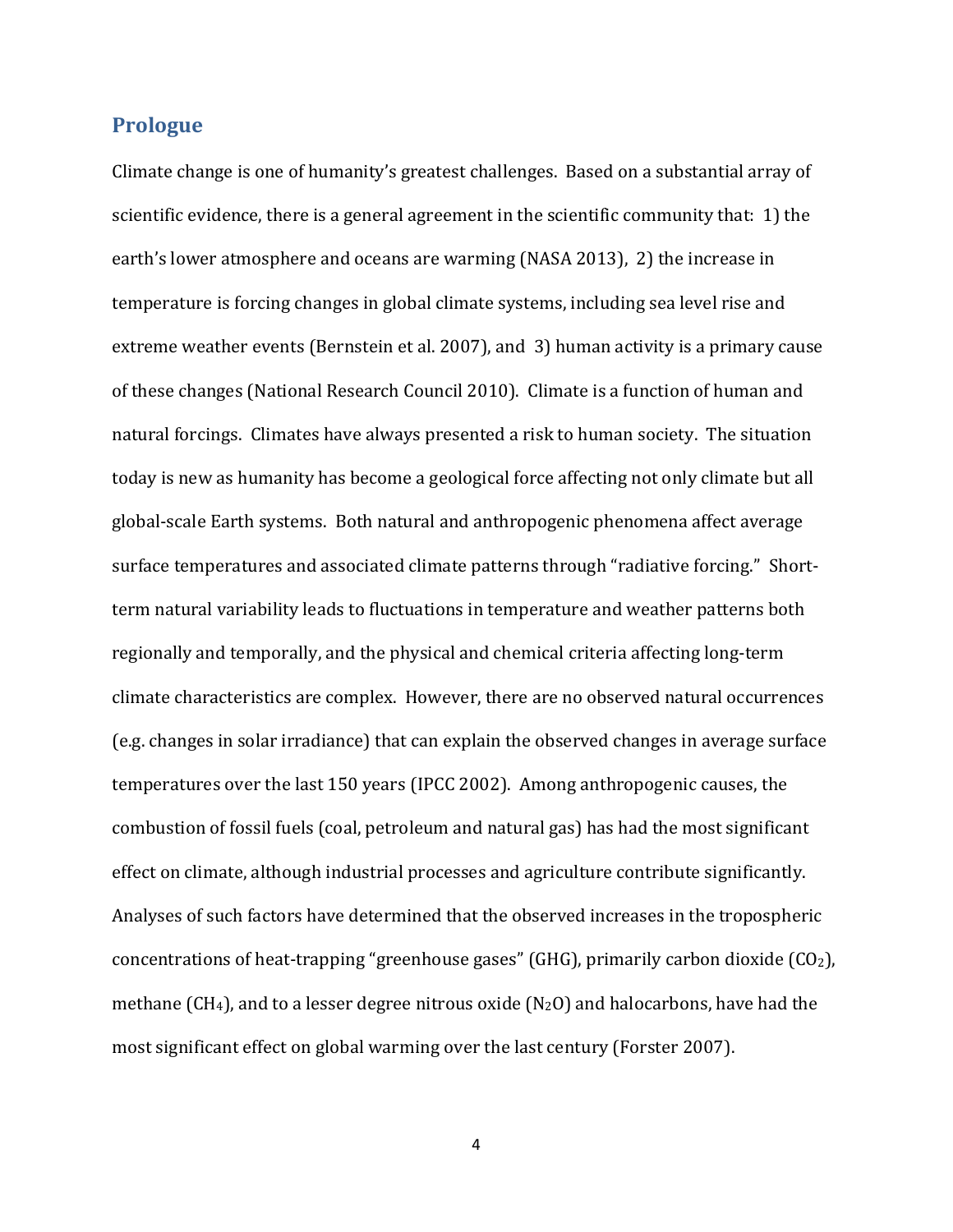Among the anticipated effects of climate change are continued sea level rise, human health risks, adverse economic impacts on human habitation near coastlines, disruption of natural habitats and agricultural systems, and species extinctions. Scientists and policy analysts have developed proposed response actions to reduce net GHG emissions and limit the effects of climate change. These proposals include the use of alternative energy sources, energy efficiency measures for residential and industrial demand and transportation, and the sequestration of carbon in living biomass (forestation) or below ground as stored gases or in the form of increased soil carbon content. Such strategies are intended to reduce or offset the GHG emissions from human activity and stabilize the concentration of GHG in the atmosphere.

## <span id="page-4-0"></span>**Introduction**

In recent years, the production and application of charred or "carbonized" biomass has received increased interest as a technique that may have significant climate change mitigation potential. Charred biomass that is deliberately incorporated into soil for long term carbon stabilization and soil amendment is typically referred to as *biochar*.

Biomass from harvested plant matter, wood and mill waste, agricultural waste, manure, or biosolids has long been used as a source of energy. When biomass is combusted to produce electricity or heat (or to dispose of organic waste material), the energy released can be considered "carbon neutral," because there is no net gain of carbon to the atmosphere; the organic carbon in the biomass fuel was captured from the atmosphere through photosynthesis, and would return to the atmosphere as methane and/or carbon dioxide if the biomass were left to decompose. Conversely, fossil fuel utilization removes paleo-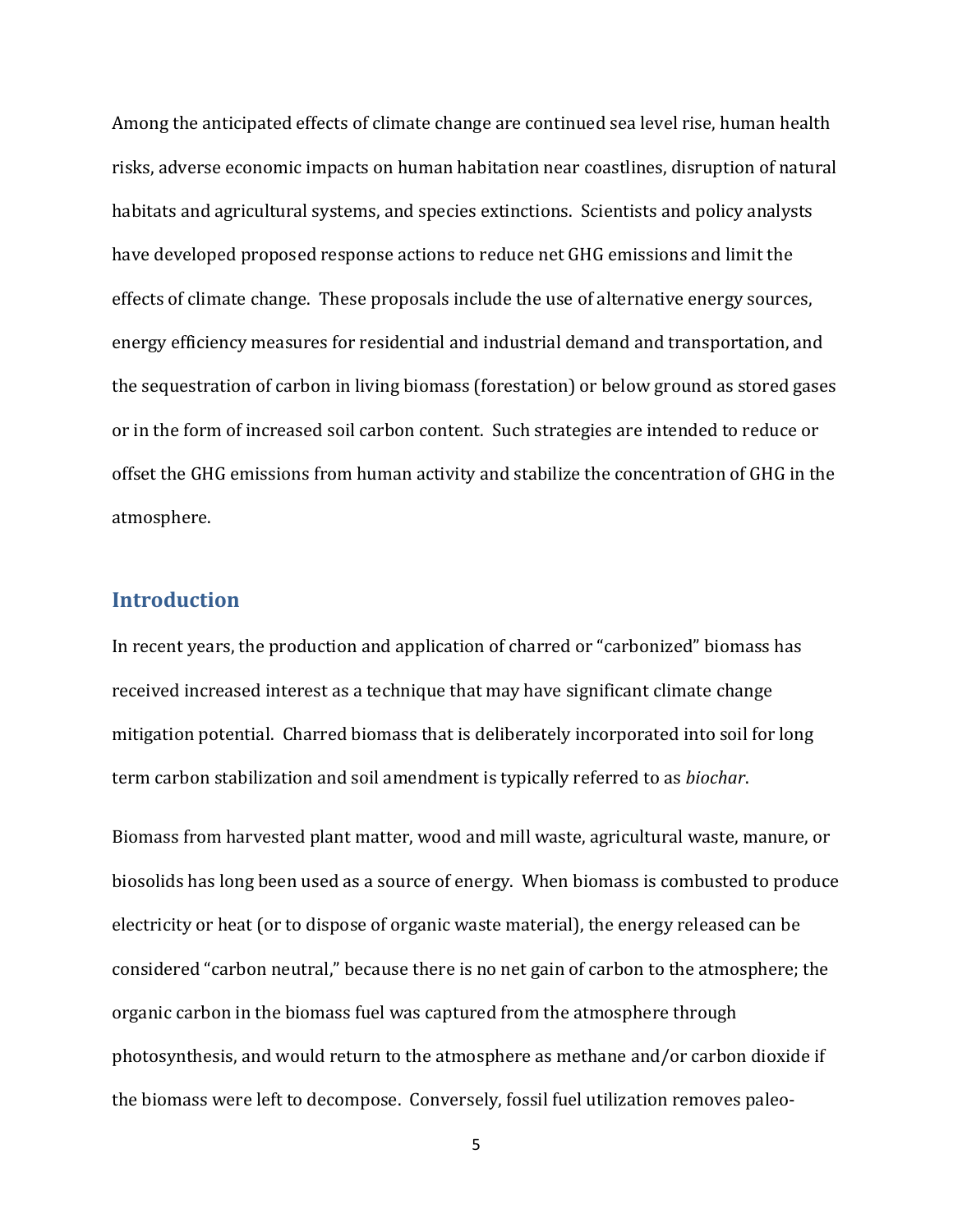carbon sequestered below ground for thousands or many millions of years, and through the process of combustion, adds carbon to the atmosphere in the form of carbon dioxide and methane. If technologies such as pyrolysis or gasification are used, instead of combustion, to generate useable energy from biomass, biochar can be produced simultaneously. During biochar production, a portion of the biomass carbon is removed from the photosynthesis and decomposition cycle and can be stored for centuries to millennia in soil. As such, biochar-generating projects are considered carbon-negative energy systems (Lehmann 2007), because carbon in the atmosphere is reduced, while simultaneously producing useable energy.

Biochar has the potential to yield additional environmental benefits. Biochar additions enhance soil's desirable physical and chemical characteristics by retaining water and nutrients, which may reduce fertilization and irrigation requirements (Sohi 2009). Biochar may also adsorb pesticides, nutrients and minerals in soil, preventing the movement of these chemicals to surface water or groundwater, and the subsequent degradation of these waters from agricultural activity. Biochar has also been demonstrated to reduce methane and nitrous oxide emissions from agricultural soils (Zhang et al. 2010), which could have additional climate mitigation effects, as these are potent GHG. These environmental benefits have potential economic value in the form of increased agricultural productivity, water quality protection, and reduced GHG emissions, in addition to the sequestration of carbon. Due to its potential to yield multiple benefits, biochar has acquired attention from climate and policy analysts in recent years. Recent assessments indicate that increased and well-managed biochar generation with subsequent application to soil could play a significant role in mitigating GHG emissions and climate change (Lehmann et al. 2006,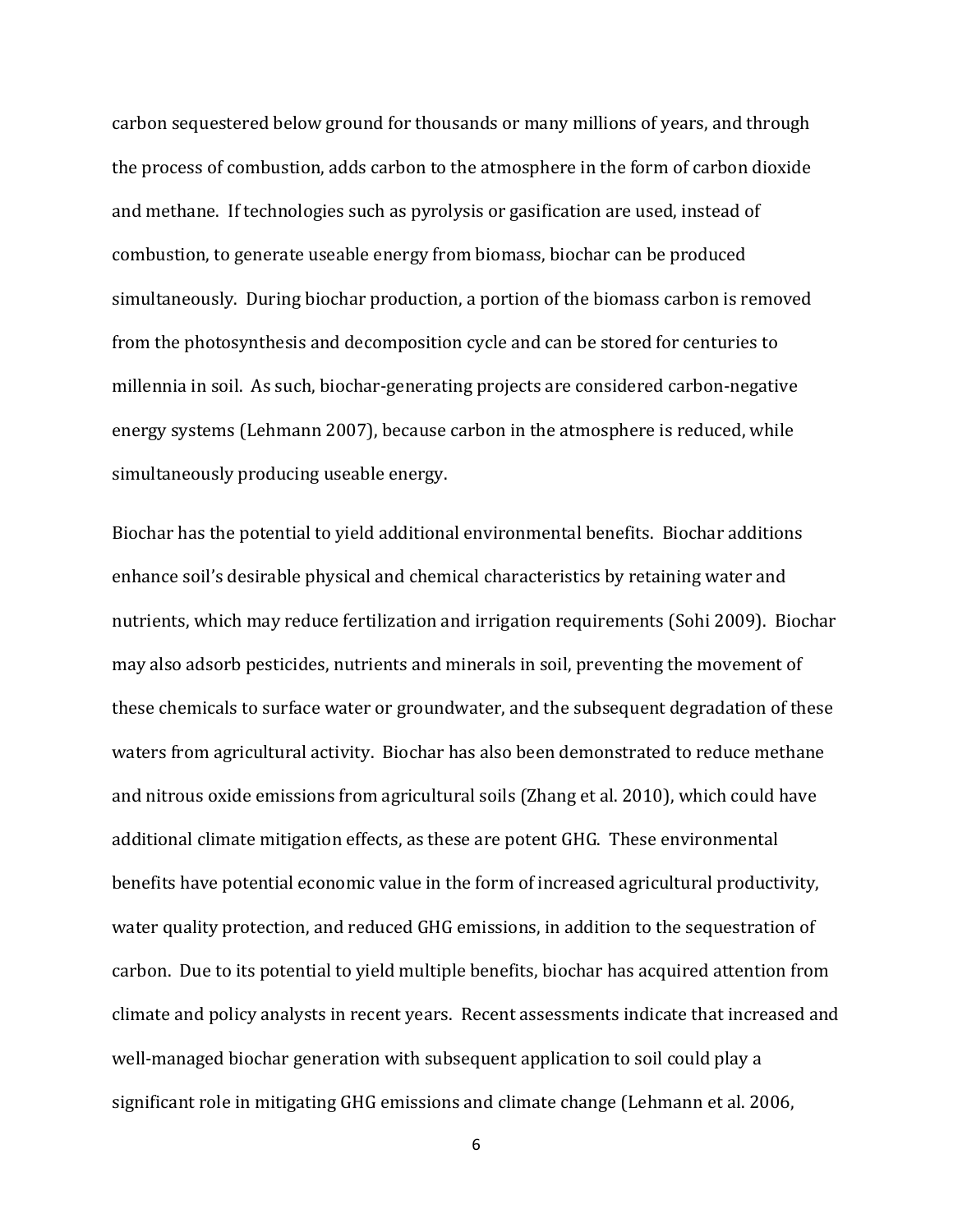Woolf et al. 2010). However, despite recent research, the environmental and economic benefits of biochar are not yet fully characterized, and they vary depending on location, soil, and crop to which biochar is applied, the material used as the biochar feedstock, and pyrolysis conditions used to generate biochar including temperature and exposure time.

The purpose of this paper is to evaluate existing information about biochar's environmental benefits and its potential for climate mitigation, and to analyze these characteristics in the context of existing carbon markets that are intended to financially motivate investment to ameliorate climate change. Comparisons of this type will continue to inform decision-making regarding the benefits and feasibility of biochar manufacture and application operations. Such information may also be useful in the development of appropriate public policies that encourage investment in biochar projects. Based on available information, a framework for carbon accounting is introduced to assess the climate change mitigation effects of biochar, which may be especially relevant in the event that biochar production becomes common outside monitoring programs of carbon market systems.

### <span id="page-6-0"></span>**Methods**

The methods for this study included an examination of existing scientific literature on biochar's history, characteristics, and potential as a tool for offsetting GHG emissions. This study also provides an analysis of the incentives and structure of existing carbon markets and the degree to which they are useful for biochar projects. Additionally, recommendations for further data collection on biochar projects and a suggested framework for carbon accounting for biochar systems are provided to inform future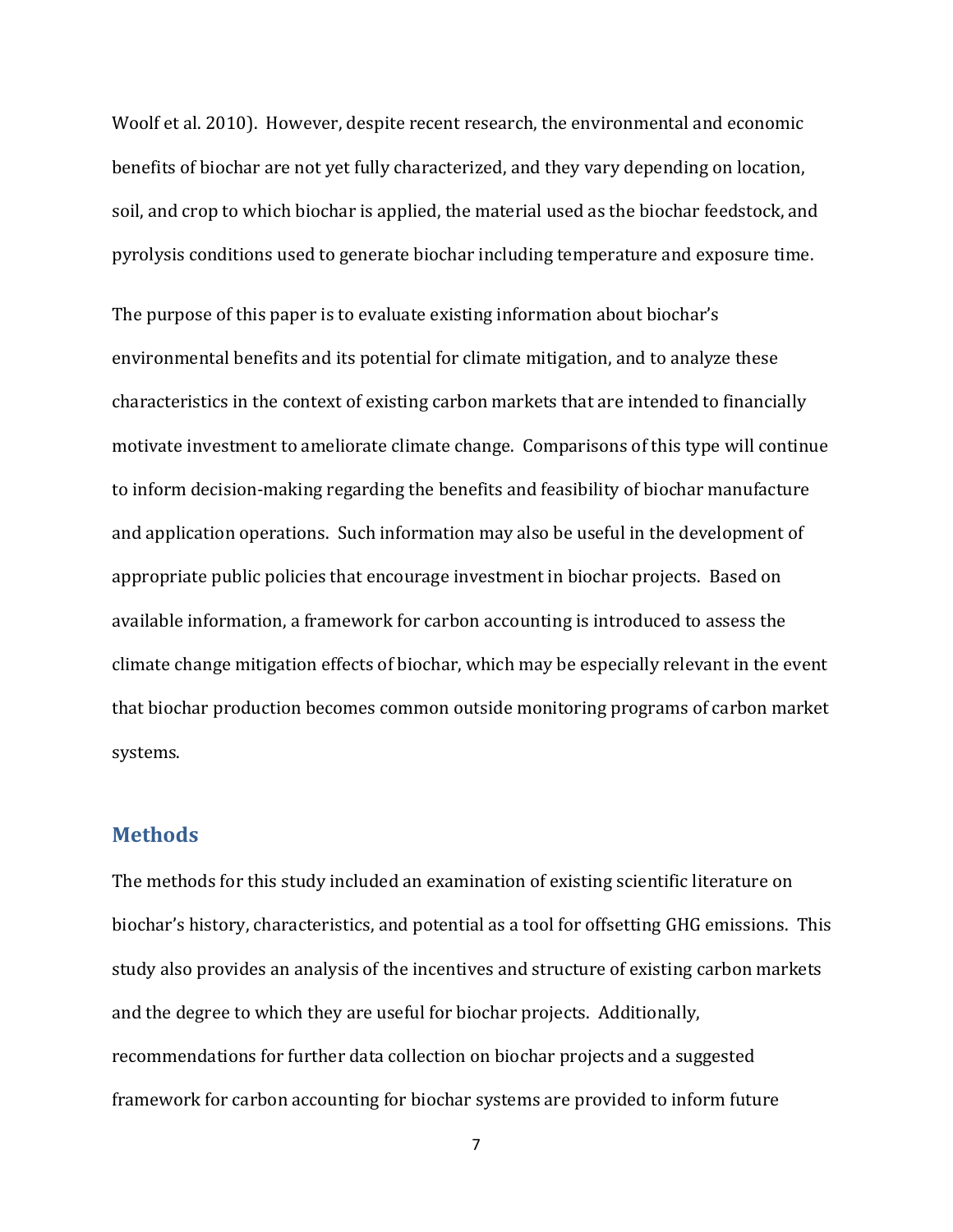analysis of biochar's role in influencing GHG concentrations in the atmosphere and its potential to mitigate climate change.

## <span id="page-7-0"></span>**Biochar Background**

Charred material is generated when biomass is thermally oxidized especially in an oxygendeficient atmosphere, which prevents complete oxidation of the biomass. Perhaps the most familiar forms of charred material are char and charcoal, which has historically been manufactured for use as a secondary fuel. Historically, charcoal has had some advantages over wood as a fuel, due to its high-temperature combustion (which facilitates metalwork), its ease of transport compared to woody biomass, and its resistance to decomposition. Charcoal has been produced using pits or kilns to generate fuel for cooking, heating or industry. Char is a naturally occurring product of fire and is found in most soils due to its resistance to microbial breakdown (Liang et al. 2008). Soils contain various levels of naturally occurring char. For example, North American prairie soils are estimated to contain 5%-15% char from historical wildfires (Laird 2008).

Studies of historical char content in soil suggest that carbonized biomass is far more stable than its original biomass source, with persistence in soil of hundreds to thousands of years (Lehmann et al. 2006). In Australia, estimates of the age of naturally occurring biochar carbon are 1,300 – 2,600 years (IBI 2010). Liang et al. (2008) found char in Amazonian Anthrosols ranging from 600 to 8,700 years old, and also noted that no significant difference in  $CO<sub>2</sub>$  respiration per unit carbon  $(C)$  was observed between Anthrosols with varying ages of black carbon (BC) and soil textures (0.3 to 36% clay). Liang also found that the Anthrosols with high BC content had  $61-80\%$  lower CO<sub>2</sub> evolution per unit C over 532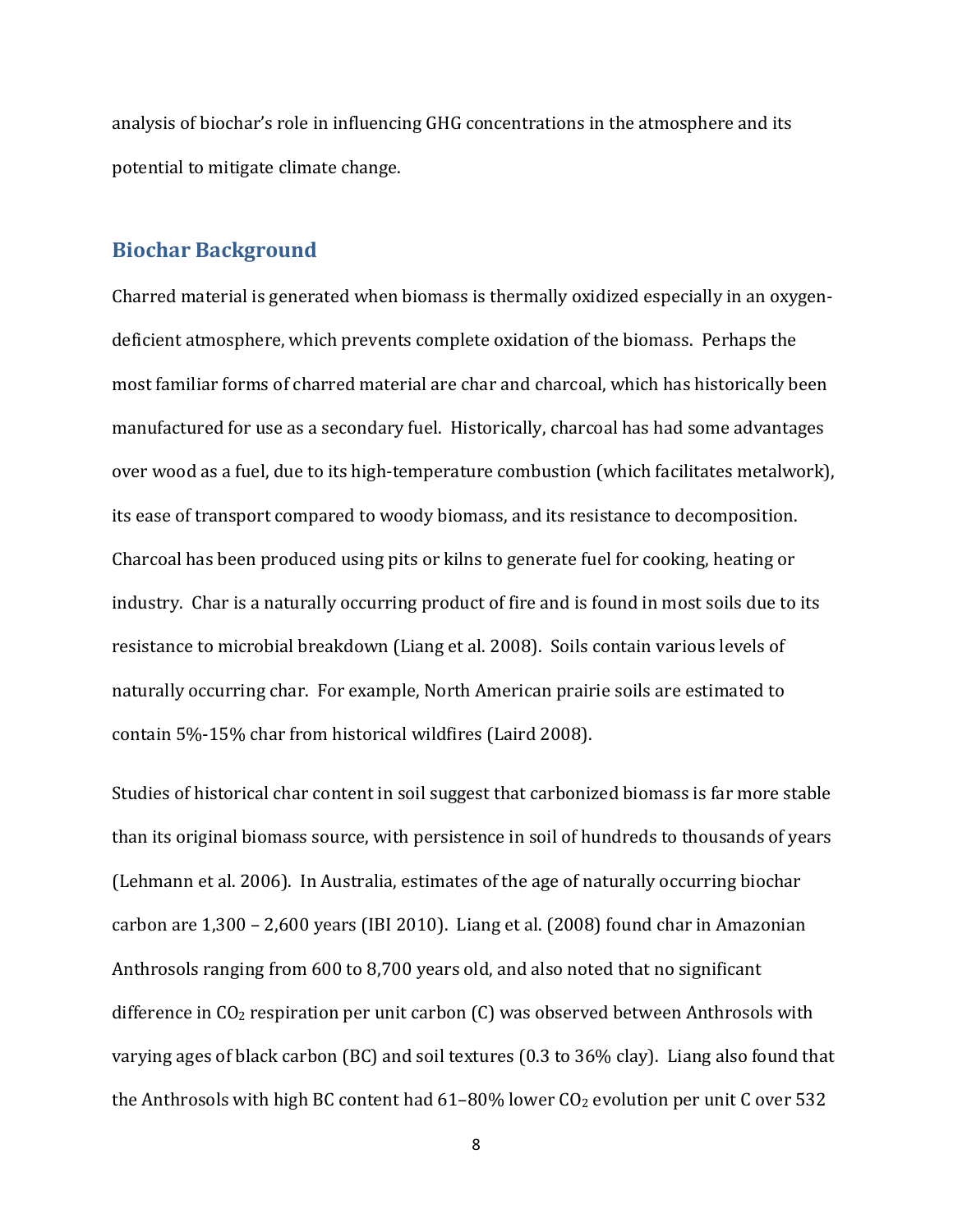days in a laboratory incubation compared to adjacent soils with low BC contents. These studies demonstrate biochar's extraordinary recalcitrance in soil in two ways: its presence and relative age in existing soils (up to 8 millennia), and a lower rate of carbon decomposition to  $CO<sub>2</sub>$  when naturally occurring soils with higher and lower char contents are compared under controlled conditions.

Biochar differs from charcoal in that the term biochar has come to represent charred material that is deliberately applied to soil to sequester carbon and to amend the soil to improve plant productivity or other desired soil characteristics (as opposed to combustion of the char for energy). Biochar can be produced using modern technology and processes such as pyrolysis or gasification. This type of controlled char production can be carried out with fewer emissions of particulates (smoke) than less advanced kilns or pits. Pyrolysis is achieved when biomass is heated to a range of 400 to 900 degrees F in the near or total absence of oxygen. Gasification utilizes a limited amount of oxygen and typically higher temperatures to drive off and burn combustible gases (known as "syngas") from the biomass, which produces less char. Both processes, once initiated, are exothermic and can be used for energy generation. Other, similar processes that can produce char include torrefaction, hydrothermal carbonization, and flash carbonization. Table 1 (from Meyer et al. 2011) exhibits these process types, their typical process parameters, and characteristics of the produced char material.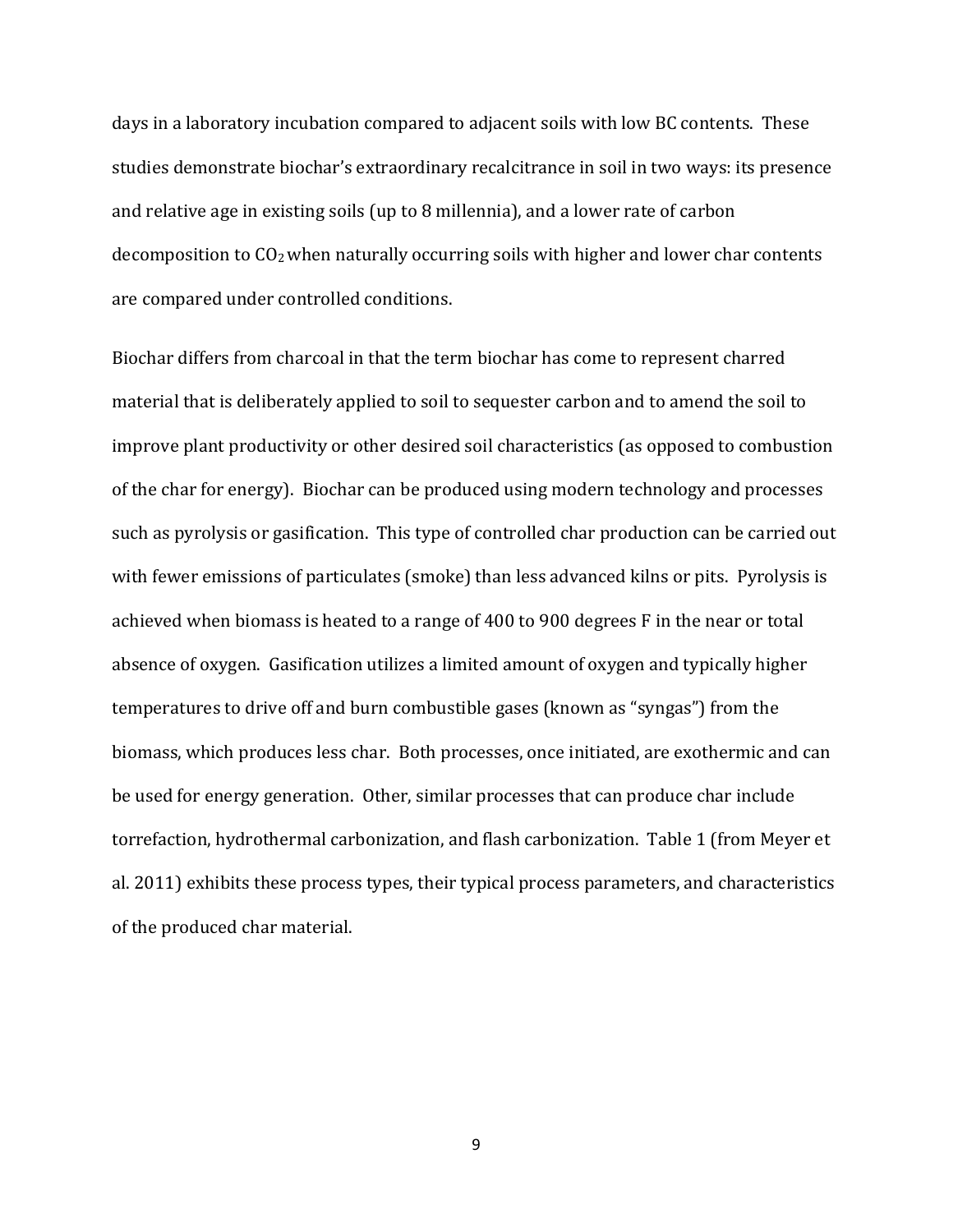| .n<br>I<br>π |  |
|--------------|--|
|--------------|--|

| Process type                  | Typical<br>process<br>temperature<br>(approximate<br>temperature<br>or range) | Typical<br>residence time | Typical solid<br>product yield<br>(dry wood<br>feedstock<br>basis – mass<br>percent) | Typical<br>carbon<br>content of<br>solid product<br>(mass %) | Typical carbon<br>yield (mass of<br>carbon<br>product/mass<br>of carbon<br>feedstock) |
|-------------------------------|-------------------------------------------------------------------------------|---------------------------|--------------------------------------------------------------------------------------|--------------------------------------------------------------|---------------------------------------------------------------------------------------|
| Torrefaction                  | 290 C                                                                         | 10 to $60$<br>minutes     | 61-84%                                                                               | $51 - 55%$                                                   | 0.67 to 0.85                                                                          |
| Slow pyrolysis                | 400 C                                                                         | Minutes to<br>days        | About 30%                                                                            | 95%                                                          | About 0.58                                                                            |
| Fast pyrolysis                | 500 C                                                                         | About 1 second            | 12 to 26%                                                                            | 74%                                                          | 0.2 to 0.26                                                                           |
| Gasification                  | 800 C                                                                         | 10 to 20<br>seconds       | About 10%                                                                            | <b>Not</b><br>determined                                     | Not determined                                                                        |
| Hydrothermal<br>carbonization | 180-250 C                                                                     | 1 to 12 hours             | Less than<br>66%                                                                     | Less than<br>70%                                             | About 0.88                                                                            |
| Flash<br>carbonization        | 300-600 C                                                                     | Less than 30<br>minutes   | 37%                                                                                  | About 85%                                                    | About 0.65                                                                            |

## <span id="page-9-0"></span>**Biochar Project Types**

Interest in biochar in recent years has been stimulated by the discovery that biochar is the primary reason for the highly fertile dark earths in the Amazon Basin known as Terra Preta de Indio, or simply *terra preta* (Lehmann & Joseph 2012). These soils have been studied and it is now generally agreed that Amerindian populations began deliberately enriching broad areas of the Amazon basin that were used for agricultural production with char and ash prior to the arrival of Europeans. Some records indicate that prior to the introduction of western microbial diseases, the Amazon basin populations could have numbered in the tens of millions, supported by large areas of agriculture (Bates 2010). Soils of the Amazon are acidic and nutrient poor, due to rapid plant growth and microbial decomposition from high moisture and temperature in the region. Researchers speculate that pre-Columbian natives learned that additions of charcoal (and perhaps human and animal waste and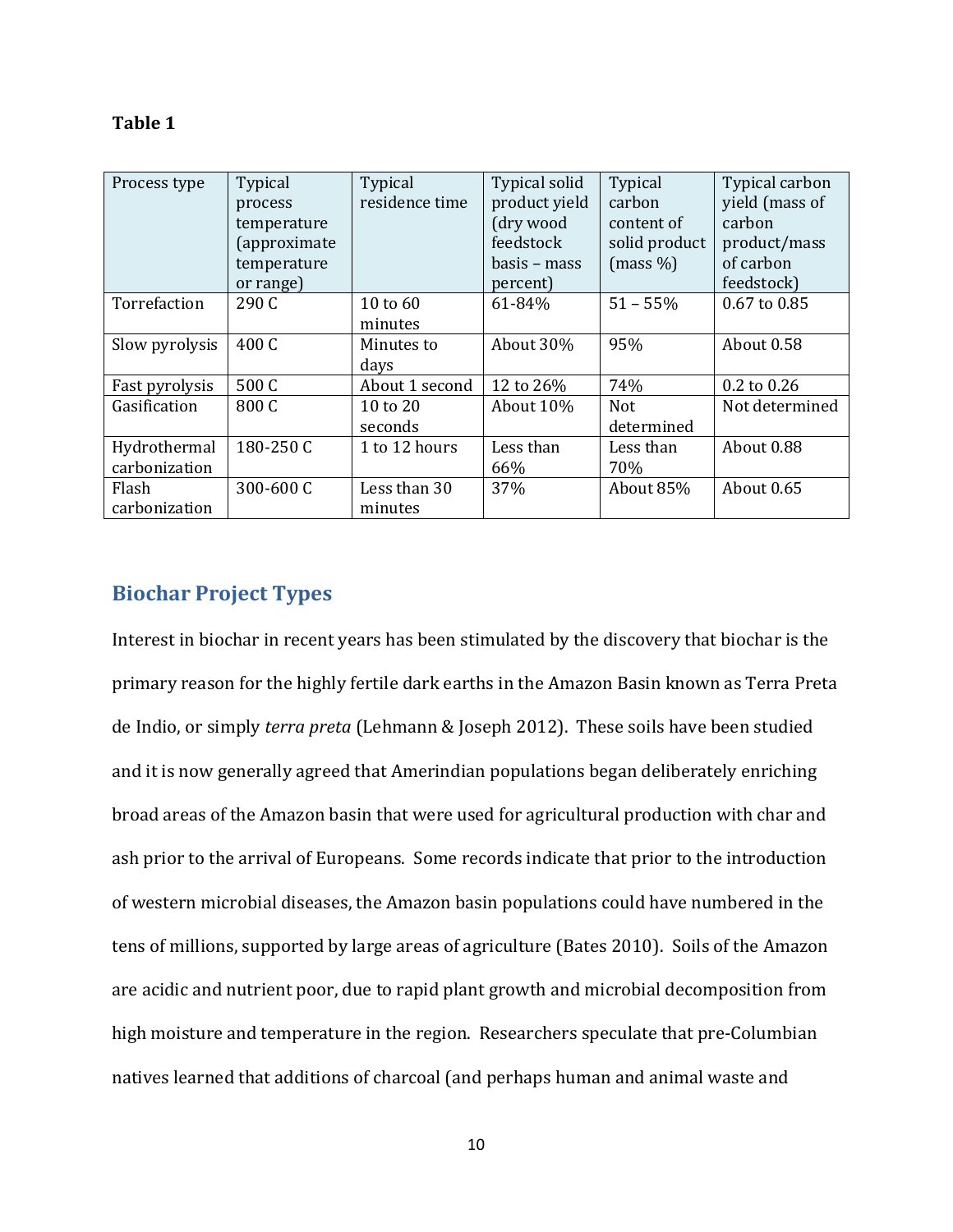compost) increased the fertility of these soils and the longevity of production that could be obtained from an area cleared of natural vegetation. The fact that this ancient technique may have allowed these populations to prosper, and that these soils 1,000 years hence retain both their enhanced fertility and their charcoal material, has spurred great interest in studying and recapturing the benefits of this land management approach. By adapting and applying the knowledge obtained by ancient civilizations we may be able to address current environmental issues.

Various modern techniques can produce different amounts of char. As noted above, pyrolysis is defined as the thermal decomposition of organic matter in an atmosphere with limited oxygen and is also the initial stage for both combustion and gasification (Roberts et al. 2010). One can manage the temperature and exposure time or "residence time" of the biomass to the heat to achieve desired ratios of three end products: syngas (a combustible mixture of hydrogen, hydrocarbons, and other gases), bio-oil and char. Slow pyrolysis is typically performed with lower temperatures and longer residence times than fast pyrolysis. Fast pyrolysis produces about 13% syngas, 75% oil, and 12% char (Sohi et al. 2010). Slow pyrolysis typically produces about 35% syngas, 30% oil, and 35% char (Roberts et al. 2010) but can be optimized for char production at up to 50% char. Gasification produces about 85% syngas, 5% oil and 10% char. Syngas and bio-oil are considered renewable fuels, and can be used for bio-energy applications (although a portion of the syngas is typically combusted to facilitate the biochar production process). Syngas can be combusted to generate electricity for on-site use or connection to a power grid. The bio-oil generated from pyrolysis can be combusted or refined for use as transportation fuels. This use of pyrolysis bio-oil has been estimated to have a high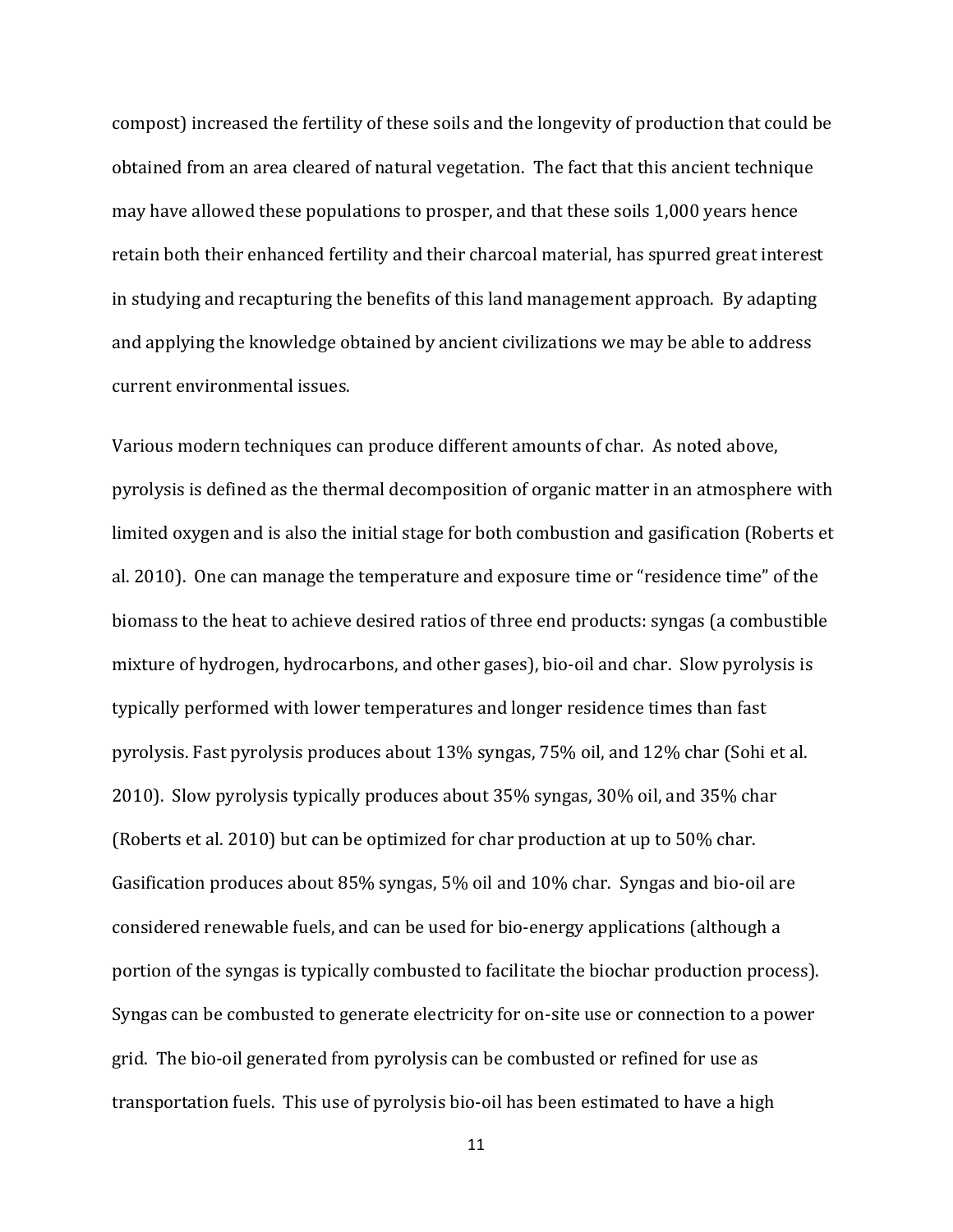potential for off-setting the use of petroleum transportation fuels (Laird 2008), but the refining process for this oil is atypical compared to petroleum oil, and has cost implications that affect its feasibility as a fossil fuel substitute. Additionally, the location of bio-oil facilities, the accessibility of pyrolysis feedstock materials, and the locations where there is demand for transportation fuel, present life-cycle emissions issues for bio-oil production and transport, when comparing the environmental costs of various projects. More research in this area may provide innovations that address these problems.

### <span id="page-11-0"></span>**The Climate Change Mitigation Potential of Biochar Projects**

Several studies estimate the potential climate mitigation benefits of biochar projects. These model the maximum and/or conservatively realistic quantities of GHG offsets from biochar projects that are possible in terms of the mass of  $CO<sub>2</sub>$  carbon equivalents ( $CO<sub>2</sub>$ -Ce) in avoided emissions, or as sequestered carbon (C), annually. The modeled scenarios are based on assumptions regarding carbonization efficiency of a chosen system, mass of sustainable biomass feedstocks available, and presumed presence or absence of offset benefits in addition to the carbon sequestration of the biochar (e.g. reduced nitrous oxide emissions from agricultural fields to which biochar is applied). For example, the International Biochar Initiative (IBI 2008) has prepared an analysis using a simple model, and using assumed values for a set of parameters including the fraction of global net primary production available to make biochar, the carbonization efficiency of the biochar production technology selected, the increase in productivity from land to which biochar is applied, and other assumptions. Under four baseline scenarios, which they considered in the range of "conservative" to "very optimistic," the annual offset potential of biochar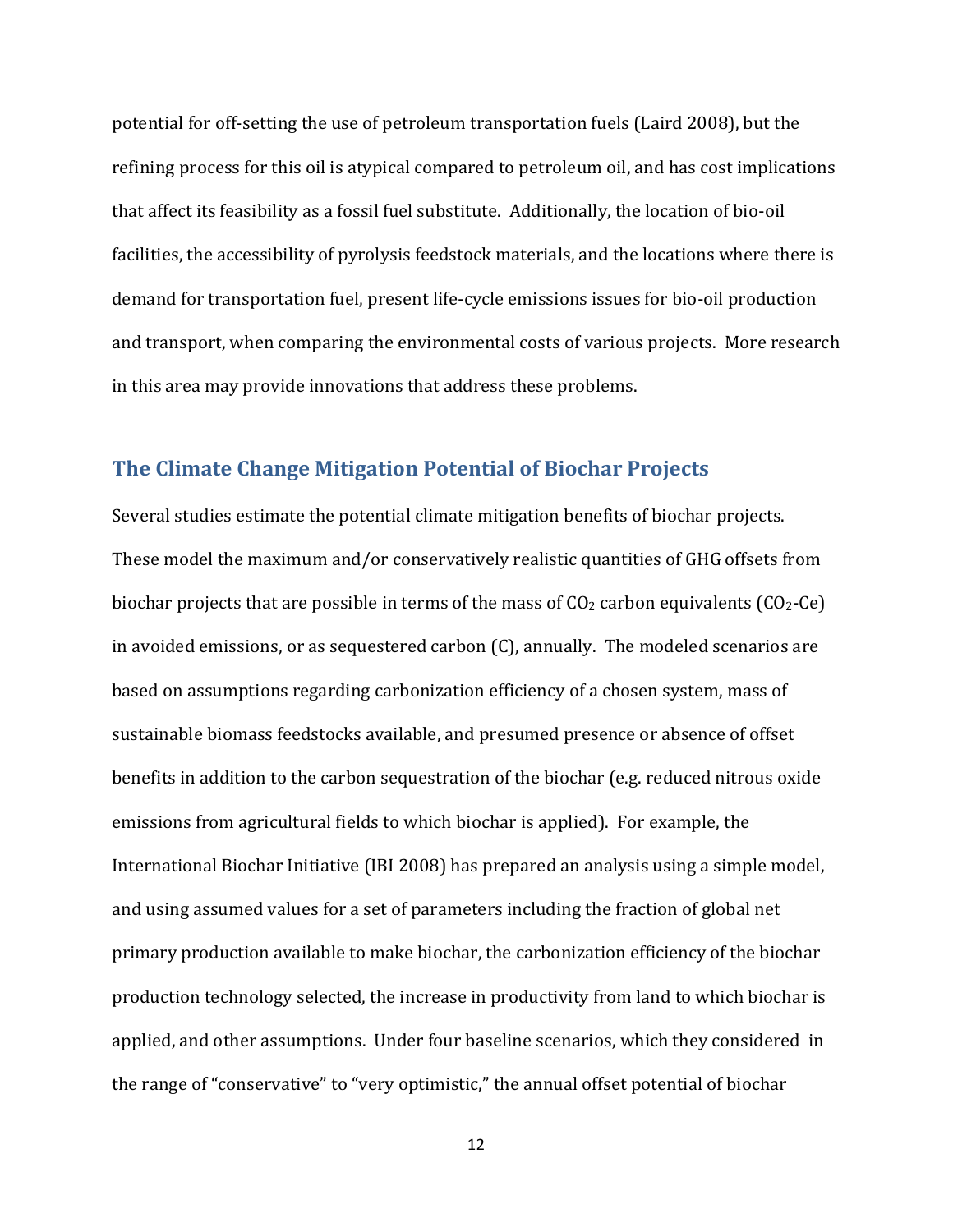systems ranged from 0.25 to over 2 Pg C/yr (1 petagram, or Pg, is equal to 1 billion metric tons). The IBI model "conservative" scenario assumed that only agricultural and forestry residues that "had no use" (i.e. were left to decompose), representing about 27% of total residues from these sources, comprised the available feedstock. Woolf et al. (2010) also analyzed global "sustainable" potential for biochar systems using a variety of literature based assumptions, and estimated that 1.8 Pg/yr  $CO<sub>2</sub>$ -Ce could become avoided emissions if biochar systems were maximized globally. Woolf's criteria for feedstock availability were suggested to be conservative and included the following: no crop residue currently used as animal fodder, no current agriculture taken out of food production, no wastes with a high likelihood of contamination, and biomass crops limited to abandoned agricultural land that has not been converted to other uses.

In addition to analysis of the potential for gross biochar production and related climate benefits, other studies have considered the rates at which biochar could be applied to soil without adverse impacts to plant growth. In addition to biochar's recalcitrance in soils, recent studies of terra preta exhibited the capacity of these soils to sequester additional carbon when biochar is added. One analysis by Glaser et al. (2001) of Amazonian terra preta produced an estimate of 250 Mg/ha of soil C storage (1 Mg is equal to 1 metric ton) in terra preta soils compared to 100 Mg/ha of C storage in similar soils that are outside the terra preta area. The historical additions of biochar in this case also demonstrate that the terra preta soil can sequester more carbon than that observed in above-ground tropical forest biomass, which was estimated by Lehmann et al. (2006) at 110 Mg/ha. Lehmann et al. (2006) also cited literature confirming high-char soils that increased soil productivity. Lehmann and Rondon (2006) demonstrated increased crop yields with biochar addition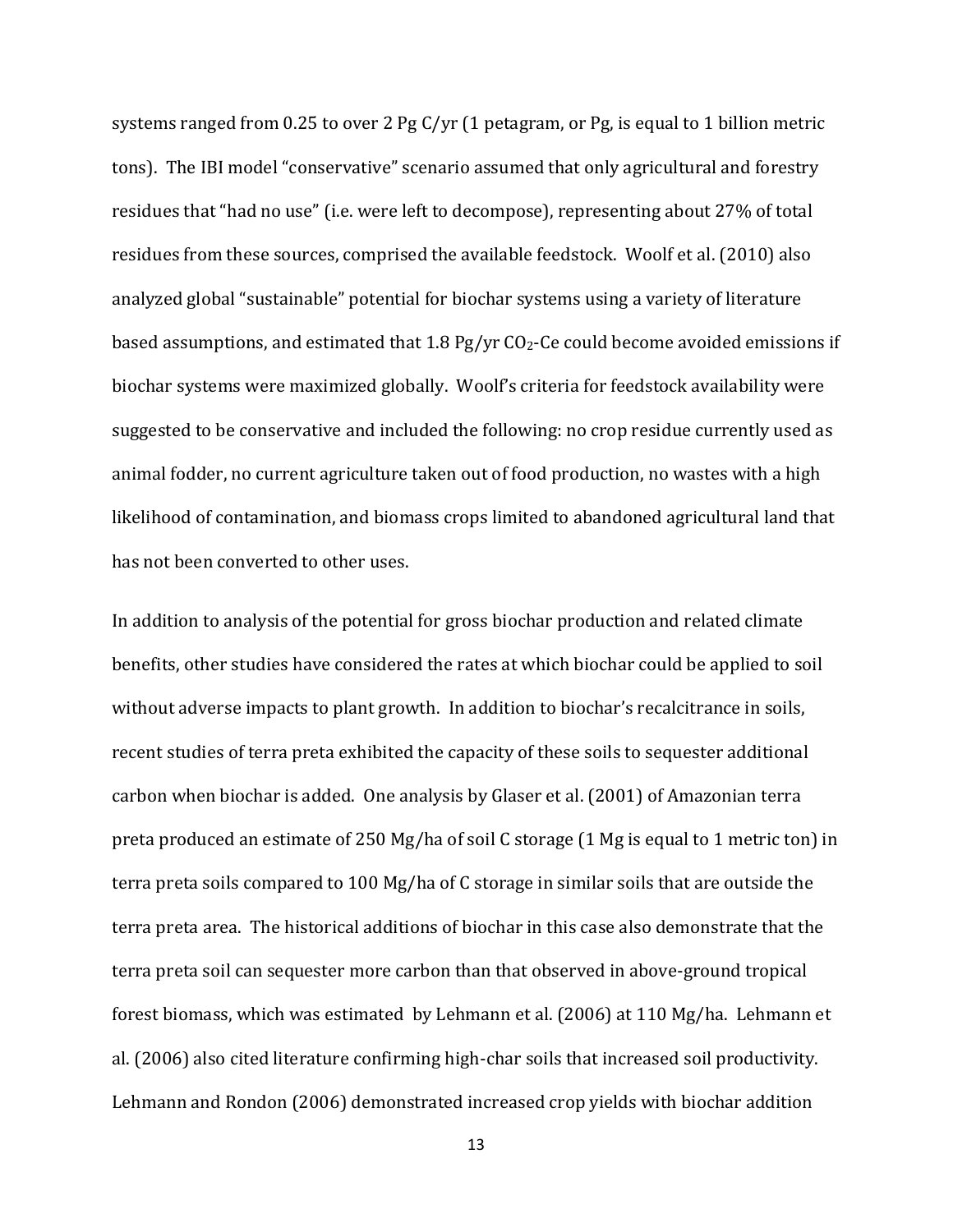rates of up to 140 metric tons per hectare. However, the physical and chemical reactions of soil to biochar additions vary depending on soil type and biochar characteristics, and some studies showed no increase, or in some instances decreases, in yields after biochar additions. Thus, the ability of biochar to improve yields when applied to agricultural or forested land is not yet fully characterized. The variability in plant growth response to additions of biochar to soil is presumed to be due to numerous physical and chemical characteristics of the soil and the biochar. The condition of soil prior to biochar additions, the local climate, the type of vegetation grown on the amended soil, and the biochar feedstock material and process conditions are also expected to affect the plant growth response to biochar. This is one area where researchers agree that additional study is needed to characterize and model the anticipated effects of biochar additions upon plant growth under variable circumstances.

Additional studies demonstrate biochar's potential as a mitigation strategy when compared to other management practices. A study conducted by the Nicholas Institute for Environmental Policy Solutions (Eagle et al. 2010) compared literature on GHG mitigation potential of various agricultural land management practices in the United States, to evaluate how various techniques might be used as carbon offsets. This analysis examined 37 agricultural land management practices with regard to their potential to achieve a net reduction in  $CO<sub>2</sub>e$  emissions by sequestering carbon or preventing emissions. The methods included nutrient management, rice field water management to control methane emissions, and tillage modifications among other high-potential options that have been studied. The review determined that biochar application had the highest offset potential among the practices considered for GHG mitigation, when both average net impact per hectare and the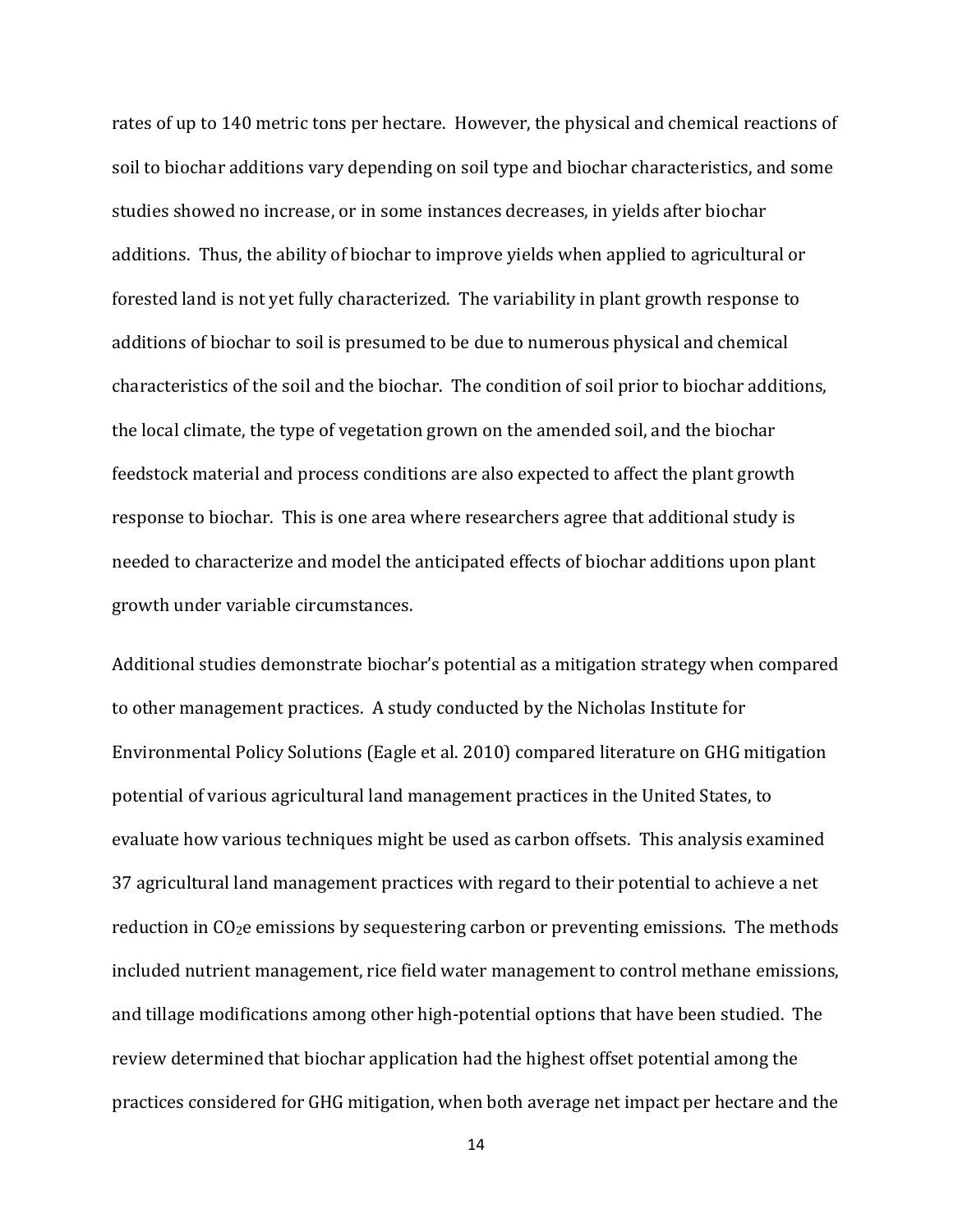maximum number of applicable hectares available for each technique were considered. Based on available acreage and expected net impact, the study suggested that up to 0.18 Pg/yr of sequestered carbon or avoided C emissions are possible just within the United States. The literature review did note that research was limited for several of the evaluated methods, including biochar, and that the methods with limited research produced mitigation estimates with greater uncertainty. Nonetheless, the potential for GHG mitigation from biochar was significant compared to alternative mitigation strategies.

### <span id="page-14-0"></span>**Public Policy and Market Incentives**

Currently, as of 2013, there are no carbon markets that offer carbon offset credits or other financial compensation for the carbon sequestration or soil emissions suppression of biochar applied to soil. Major regulatory carbon market systems include the Clean Development Mechanism (CDM) of the Kyoto Protocol, the European Union Emissions Trading Scheme (EU ETS), and the California Cap and Trade market. Significant voluntary markets also exist, including the Verified Carbon Standard, the American Carbon Registry (ACR), and the Climate Action Reserve (CAR), but these, likewise do not accept biochar projects as a carbon offset protocol at this time. At least one offset protocol for biochar projects has been developed and published for consideration (Weisberg et al. 2010), and some biochar advocates promote the benefits and feasibility of further developing and approving biochar protocols for use within these established carbon markets. In particular, the CAR and ACR have ongoing evaluation and approval programs for new protocols, and have a demonstrated willingness to adopt additional methods. Approved protocols within these market programs typically include criteria for establishing the permanence,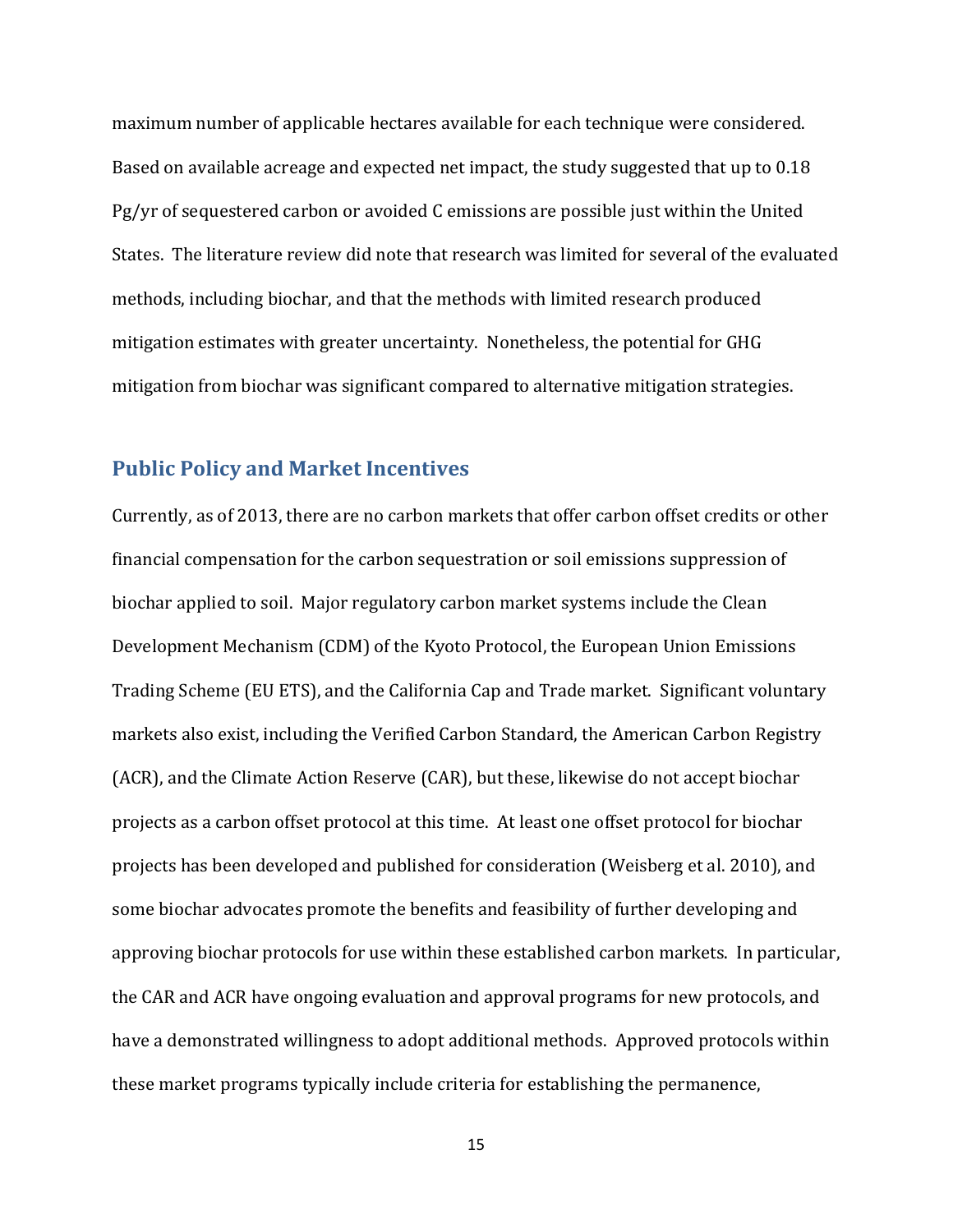verifiability, additionality, monitoring, and ownership of carbon offsets. Proposed offset protocols for biochar would need to address these criteria.

Other than afforestation, the CDM does not currently allow any carbon sequestration projects as offsets. However, under CDM, avoided fossil fuel emissions, including those from biomass electricity generation projects, are tradable. This creates a potential for using biomass energy produced from biochar projects as a CDM offset, but creates no incentive for the application of biochar. In fact, it creates an incentive to combust the biochar as a renewable fuel. The EU ETS accepts all methods approved under CDM except nuclear energy projects, afforestation and reforestation activity (with some exceptions), and after 2013, the destruction of industrial gases (e.g. some halocarbons) with high global warming potential (GWP). Thus, the ETS also does not currently include biochar as an offset category. The California market currently accepts only four offset types – forestry, urban forestry, dairy manure digester projects, and the destruction of high GWP gases – all of which have specific protocol requirements and limitations. The California market has indicated a willingness to consider adopting additional project types, and usually bases their protocols on those developed through the CAR. Currently, coal mine methane reductions and rice field management to reduce methane emissions are under consideration as additional California market offsets (Stevenson et al. 2012). However, biochar production is not currently being considered as an offset option, and would likely face difficulty in being accepted as an approved method due to concerns over additionality. All carbon offset protocol programs consider additionality, in which offset projects must demonstrate that generated offsets would not have occurred under "business- as-usual" circumstances, that is, without the financial incentive received from the offset market.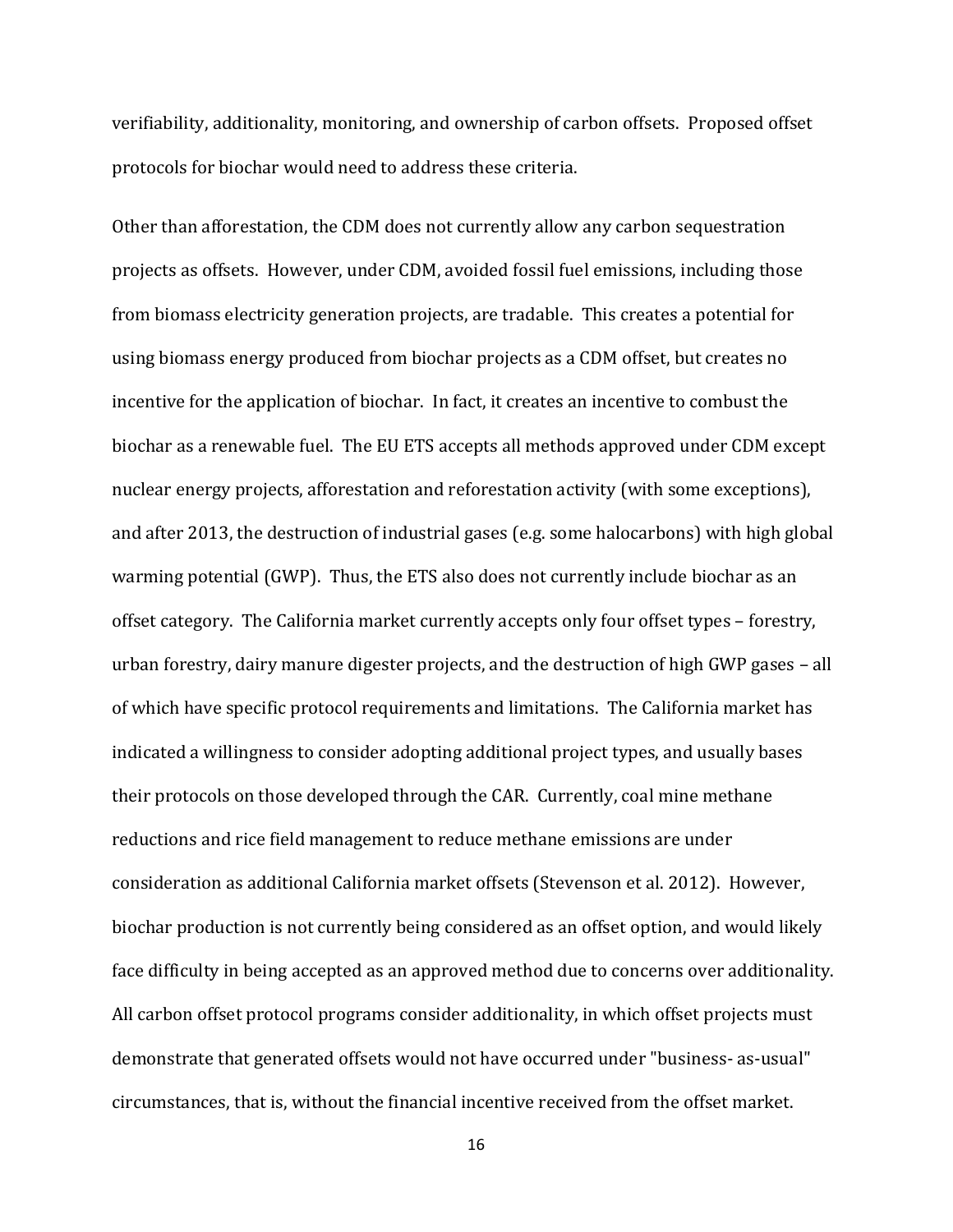Some biochar projects may not be able to meet the additionality criteria of some offset programs, because the projects may be financially viable and self-sustaining without the financial incentives of payments from the offsets market. An example of this situation would be biomass gasification systems that generate electricity profitably, while also producing biochar.

Also, offset programs typically include a monitoring aspect to demonstrate the real and permanent nature of the offset. With regard to carbon sequestration, it could be difficult for some biochar projects to demonstrate this criterion, unless the final location of the applied biochar was known and monitored, or if the persistence of the biochar material in the environment was affirmed through reliable and robust models.

Both CAR and ACR have developed agricultural offset protocols incorporating the management of soil carbon and soil GHG emissions in agricultural systems. For example, reduced tillage and nutrient management are both protocol types with approved methods for registered offsets under these voluntary markets. Presumably, biochar protocols could be developed that would meet the necessary offset criteria of the ACR or CAR, at least for some biochar projects for which the disposition and permanence of the applied biochar could be effectively established. These considerations suggest that some types of biochargenerating projects could garner acceptance as approved offset protocols, and some could not.

Even if biochar project protocols are developed and approved for these markets, there are financial limitations to the total amount of biochar that could be counted under an offset program. To evaluate the maximum potential of these regulatory and voluntary carbon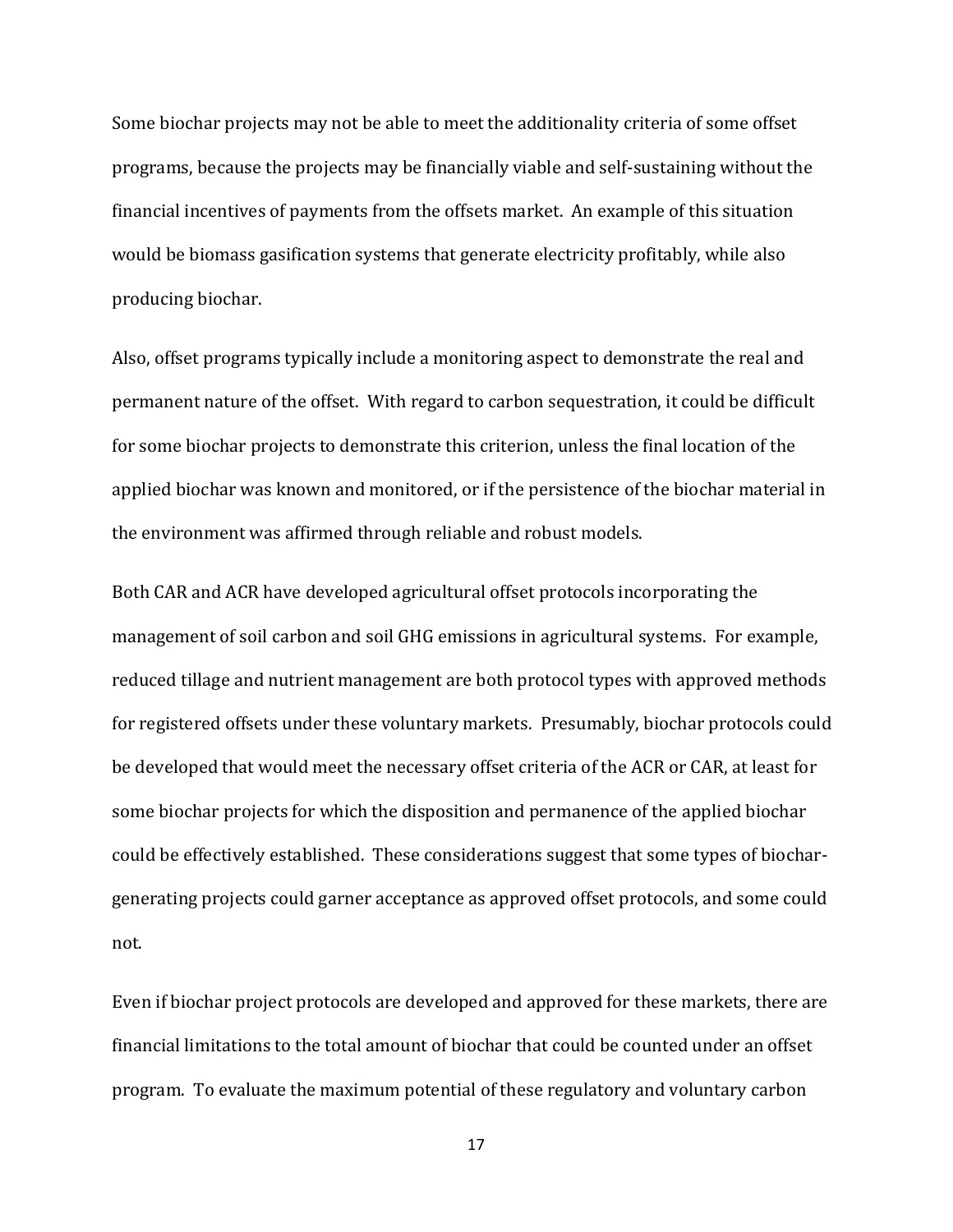markets, we can assume that biochar protocols that meet the programs' offset criteria for usability would be developed. The regulatory carbon markets require covered entities within their programs (emitters of GHG) to significantly reduce their emissions, and the programs limit the amount of carbon offsets that can be used for compliance under the programs' emissions caps. For example, in the California market, individual covered entities are allowed to use offsets to comply with up to 8% of their total emissions limit. Based on the California cap-and-trade market, this limits the total amount of offsets allowed to be used for compliance between 2013 and 2020 to about 200,000,000 tons of CO2e, or about 0.055 Pg/yr CO2e as C, on average. The EU ETS has allowed 1.7 Pg CO2 (.46 Pg C) in total offsets to be used between 2008 and 2020. About one-third of this EU ETS limit has already been used. If the remaining approximately 0.31 Pg C were divided among the remaining years, it would amount to about 0.039 Pg/yr between 2013 and 2020 within the European market. Together, these two markets (California and Europe) could absorb a total of about 0.094 Pg/yr C in approved carbon offsets.

We can compare this rate to estimates of the potential for biochar carbon projects to sequester carbon or offset emissions. In this comparison we would assume that all offsets, hypothetically, were obtained from biochar projects, although biochar projects would be competing with other approved offset project types that might be achieved with greater economic efficiency. Even if maximized for biochar projects only, in our hypothetical comparison, the two markets combined would support only five percent of the estimated global maximum offset potential of sustainable biochar projects, estimated by Woolf et al. (2010) at 1.8 Pg/yr C. This does not mean that biochar offset protocols, if approved, could not play a role in climate change mitigation by incenting projects and increasing the actual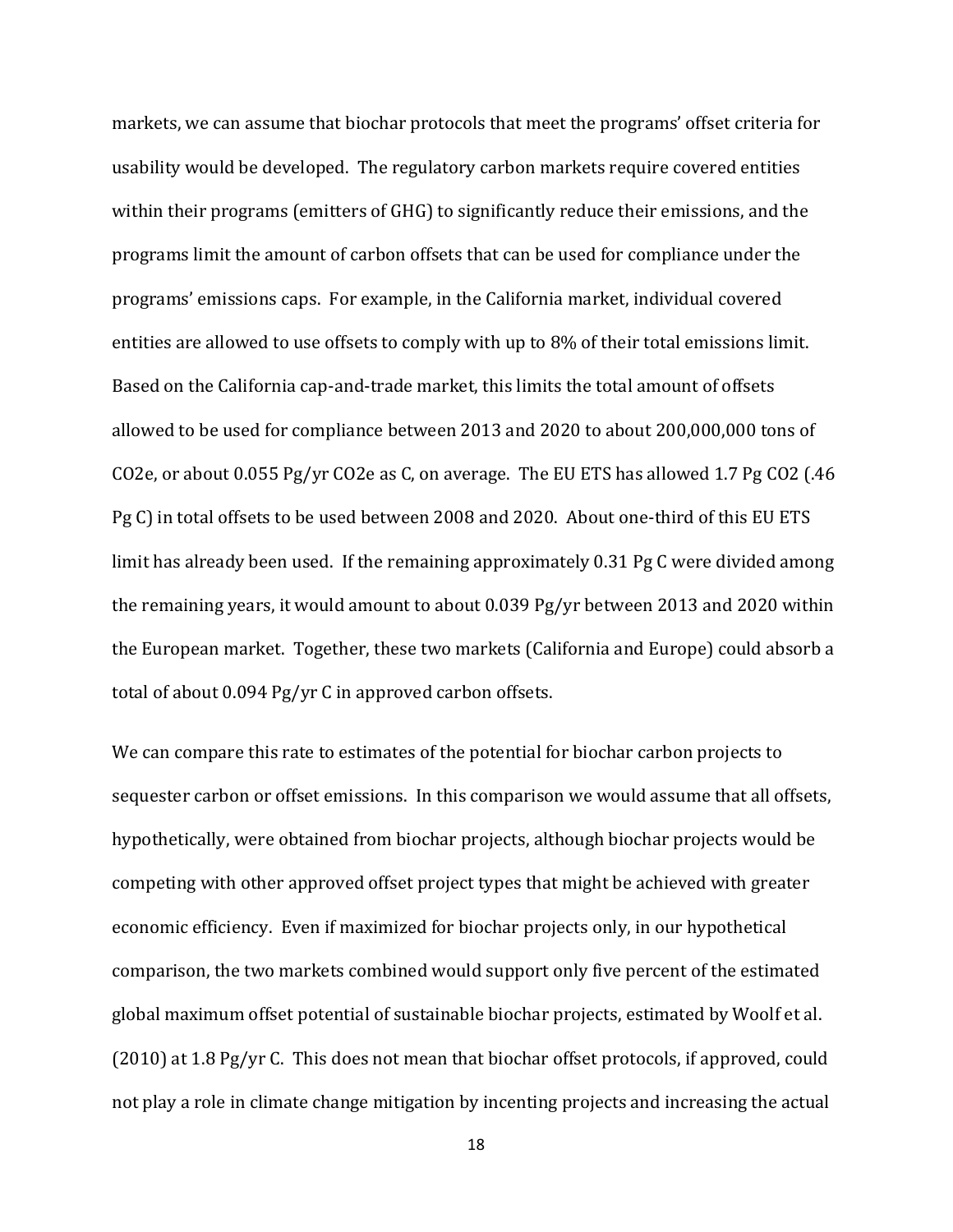sequestration of carbon as biochar. However, it does indicate that the financial incentives of existing markets are limited, and these markets alone cannot maximize the global potential of biochar to offset GHG emissions. To maximize biochar's potential, many projects would have to be economically self-sustaining, or obtain revenue from alternative policy incentives.

These comparisons demonstrate that even under the most conservative assumptions, the known carbon market offset opportunities could provide financial incentives for only a fraction of the global maximum carbon offset potential for sustainable biochar projects. Other public policy incentives could play a role in stimulating investment in biochar technology and the analysis of associated costs and benefits. Tax incentives and subsidies have been used for other "green" energy investments like solar, wind, and biomass combustion-generated electricity, and similar programs could be extended to biocharproduction. If public or private funds are used for investment in biochar systems, it would be beneficial to quantify and analyze the individual financial and environmental costs and benefits of these systems. However, there is little discussion in the literature to date regarding the use of financial assistance for biochar projects, outside the consideration of developed carbon trading systems and markets.

## <span id="page-18-0"></span>**Potential Risks to Human Health, the Environment, and Social Responsibility**

As interest in the potential benefits of biochar production increases, possible adverse impacts of biochar manufacture and application need to be addressed. Potential negative effects of biochar systems include human and environmental health risks from cogenerated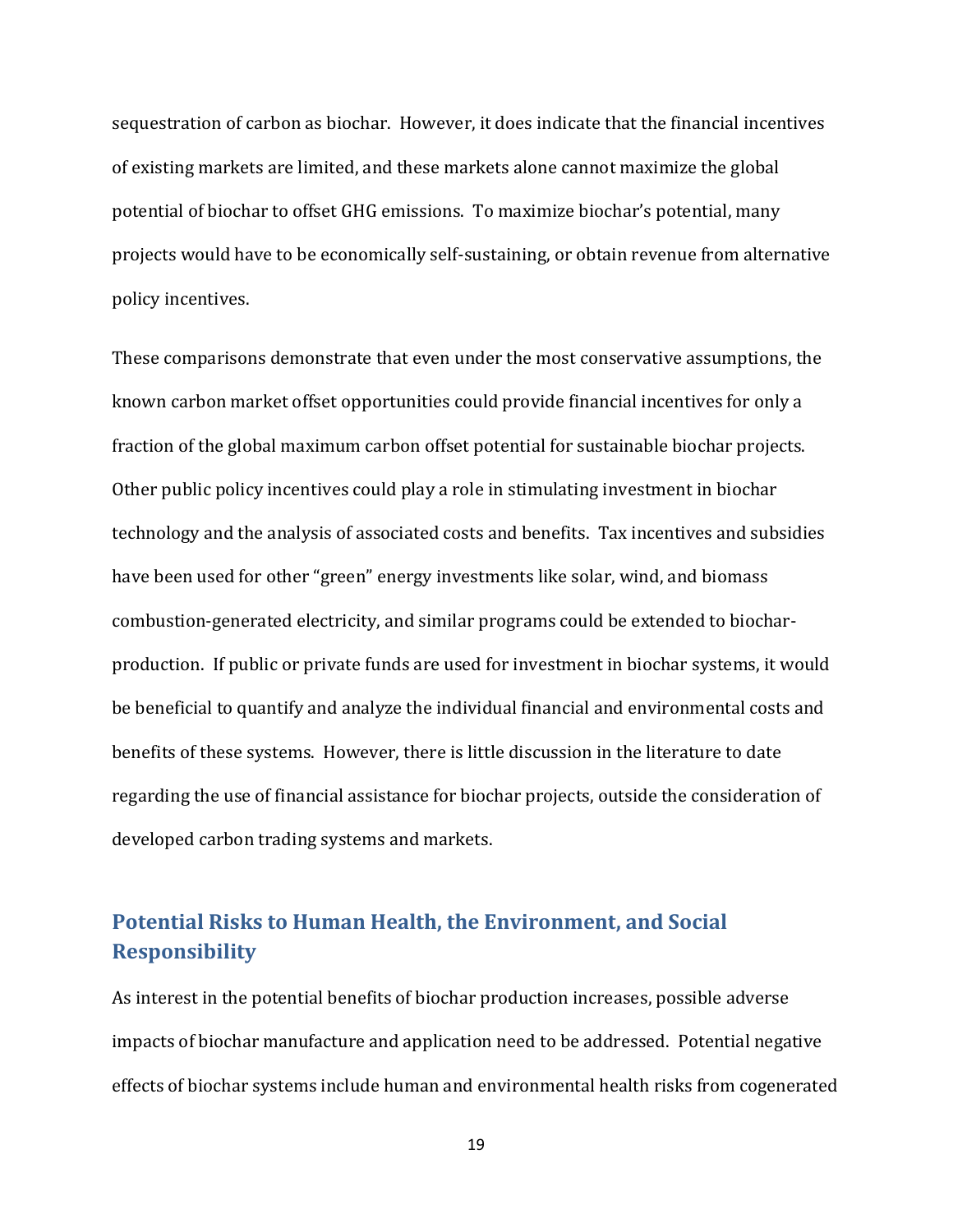chemical constituents, unintended adverse agronomic consequences that may occur upon application of biochar to soil, and social injustices that could result from land use changes based on potential large-scale commercialization of biochar systems to acquire revenue from carbon markets.

The high-temperature decomposition of organic matter can result in the formation of polynuclear aromatic hydrocarbons (PAH) and chlorinated dioxins. Both classes of compounds carry health risks to humans and other organisms. Some PAH are known or suspected carcinogens, and dioxins can be toxic at very low concentrations. Hale et al. (2012) assessed chemical analysis of biochars for PAH and dioxin constituents and found that PAH concentrations in biochar were generally below existing environmental quality standards for PAH in soils. However, fast pyrolysis and gasification did produce some concentrations (up to 45 µg/g or parts per million) that exceeded soil quality standards. PAH concentration generally decreased with increased pyrolysis temperature. Total dioxins were detected at low concentrations of up to 92 picograms per gram (parts per trillion or ppt). Bioavailable fractions of the total concentrations of PAH and dioxins were also analyzed in the study. Bioavailable PAH from slow pyrolysis were below background concentrations found in urban soils, and bioavailable dioxins in this study were below analytical detection limits.

In a separate study, PAH concentrations in biochar were found to be lower than PAH in char obtained from the residue of a prescribed burn (Brown et al. 2006), further indicating that PAH contamination from biochar application is possible, but unlikely to increase human health risks beyond naturally occurring background levels in soil. Likewise,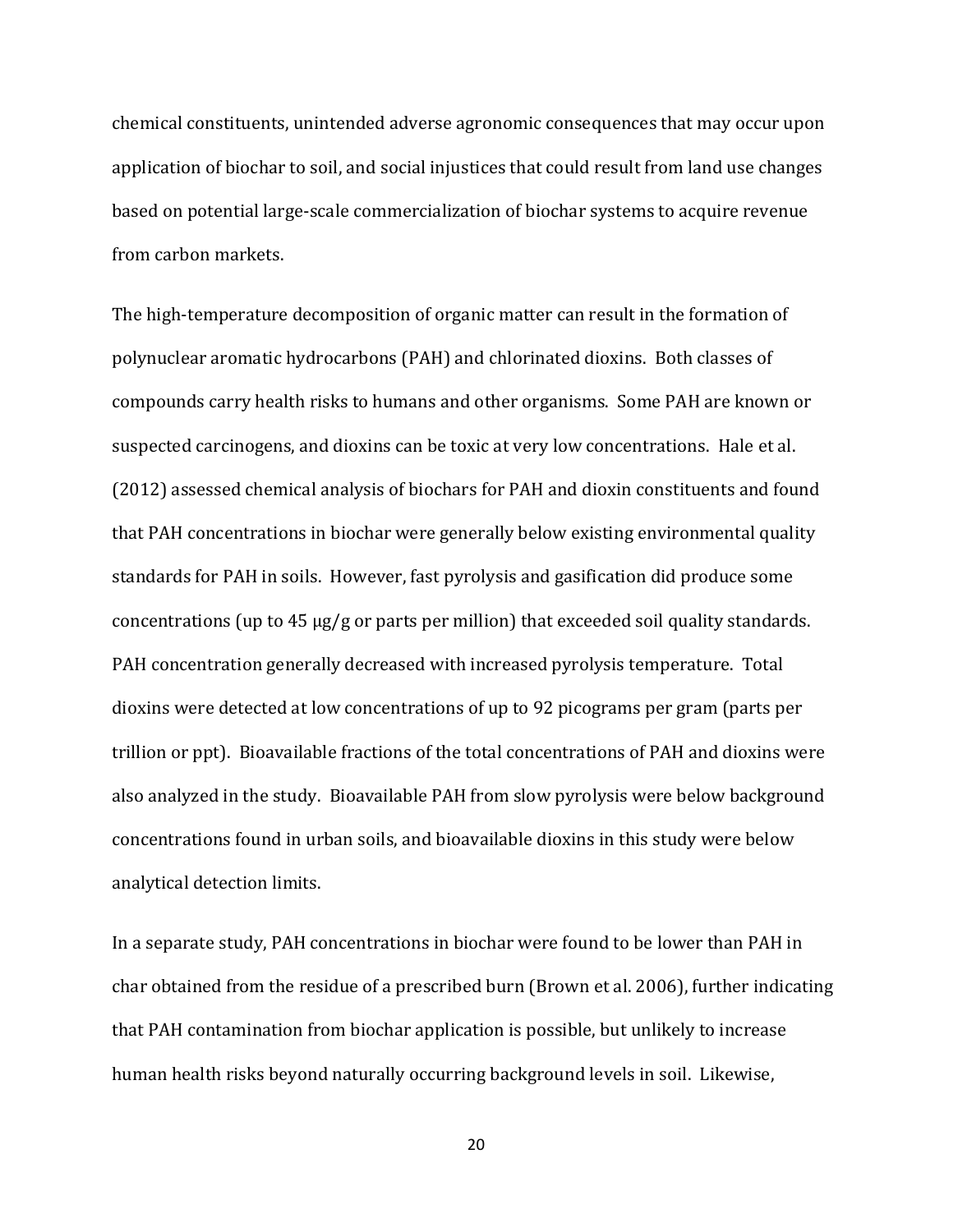unhealthy dioxin levels in soils as a result of biochar prepared from plant biomass are unlikely, but the chlorine levels in biochar feedstocks and in biochar should be considered to prevent dioxin contamination. Regarding dioxin formation, the use of synthetic materials, especially polymers and plastics that contain chlorine atoms (e.g. polyvinyl chloride) as biochar feedstocks, would probably present chemical risks, and should be discouraged or closely monitored. This situation is possible if municipal solid wastes are used as a feedstock. Overall, the available literature on biochar prepared from woody biomass feedstocks seems to suggest little risk from PAH and dioxin contamination. Nonetheless, formation of dioxins and PAH are possible and concentrations are likely to fluctuate with various feedstocks and process conditions.

Metals at toxic concentrations are an additional concern, especially for biochars prepared from feedstocks that contain high concentrations of metals. Biochar generation from sewage sludge is one known source that may yield biochar with metals in concentrations that may present a threat to human health (Lehmann & Joseph 2012). Manure is another potential source of metals. The organic portions of municipal solid waste and tires are also potential biochar feedstocks with high metals content. However, manure and sludge that have not been charred are often applied to agricultural soil, and biochar preparation from these feedstocks would not be expected to increase metals content over and above what was in the feedstock to begin with. In general, application of biochar with metals content that presents a threat could and should be avoided by monitoring feedstocks, analyzing biochar to monitor for metals, and excluding contaminated char from being applied to agriculture.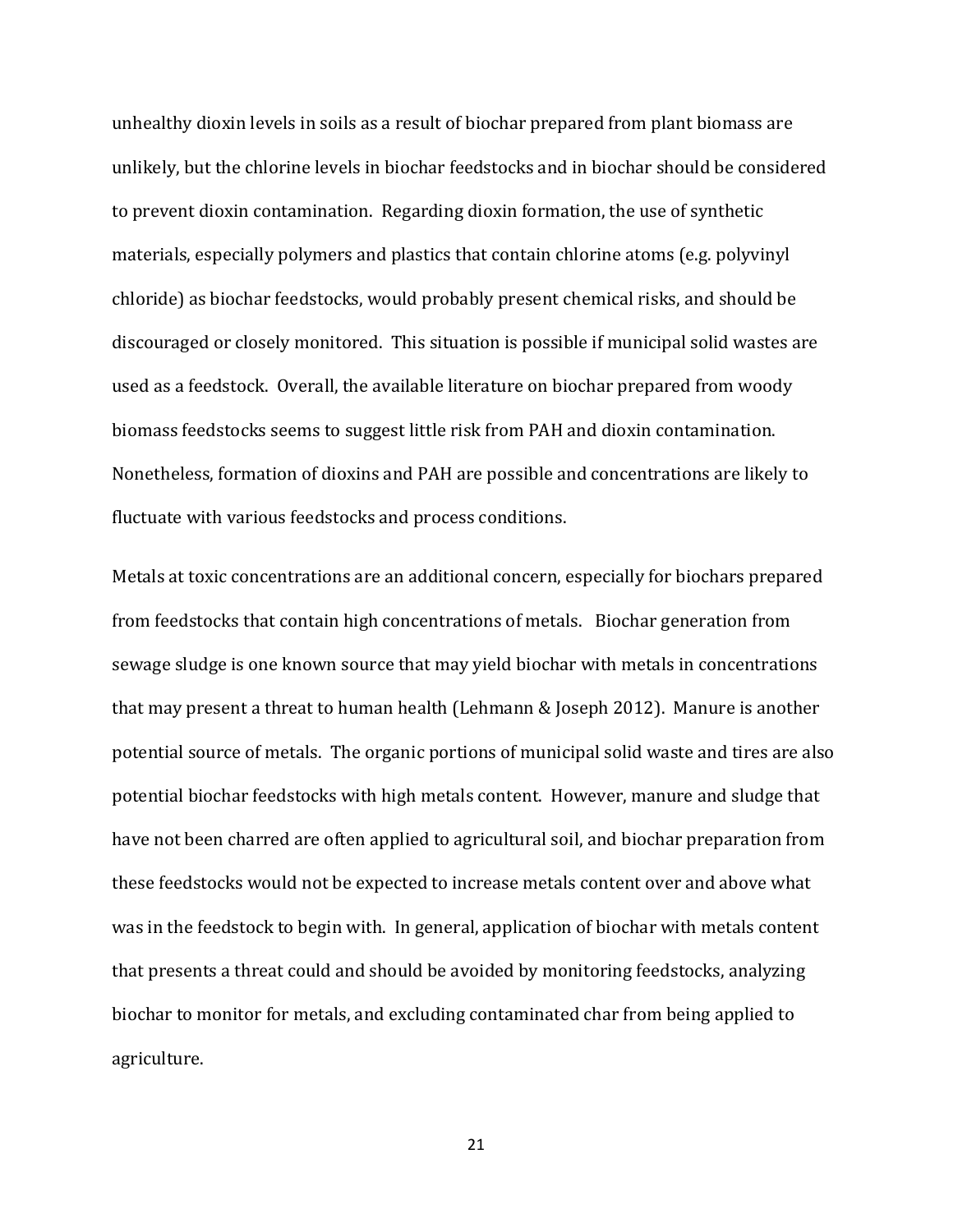Regarding social risks due to land use change, the same risks that apply to biofuels production apply to biochar production. Large plantations used to produce biochar feedstock, and the substitution of bioenergy crops on land historically used to produce food crops carry social justice, environmental and economic risks. Although biochar advocates may recommend practices to prevent land use change or exploitation of resources that present unintended social or environmental impacts, the financial incentives of biochar manufacture have the potential to motivate project managers to overlook such factors. For example, Leach et al. (2012) point out that anthropogenic dark earths have historically been, and are currently being developed within agricultural communities in African countries like Liberia. This activity is cultural and is not motivated by international carbon markets. This raises concerns that indigenous practices in developing nations could possibly be subsumed by increased investment in carbon markets. Such possibilities raise the concern that people and land in developing countries could be exploited by market investors, at the expense of the health and well-being of local populations that actually manage the land where biochar practices are implemented. This could lead to environmental justice issues. Leach further asserts that biochar research and development investment may be directed toward carbon market needs and interests at the expense of agronomic, ecological, social and political understanding. Given the current state of biochar's incorporation into carbon markets, these issues appear speculative, but they are valid concerns that should be incorporated in public policy discussions, especially where international markets are concerned.

Other organizations that are skeptical or openly critical of bioenergy systems have also extended those concerns to biochar systems. For example, Biofuelwatch is an organization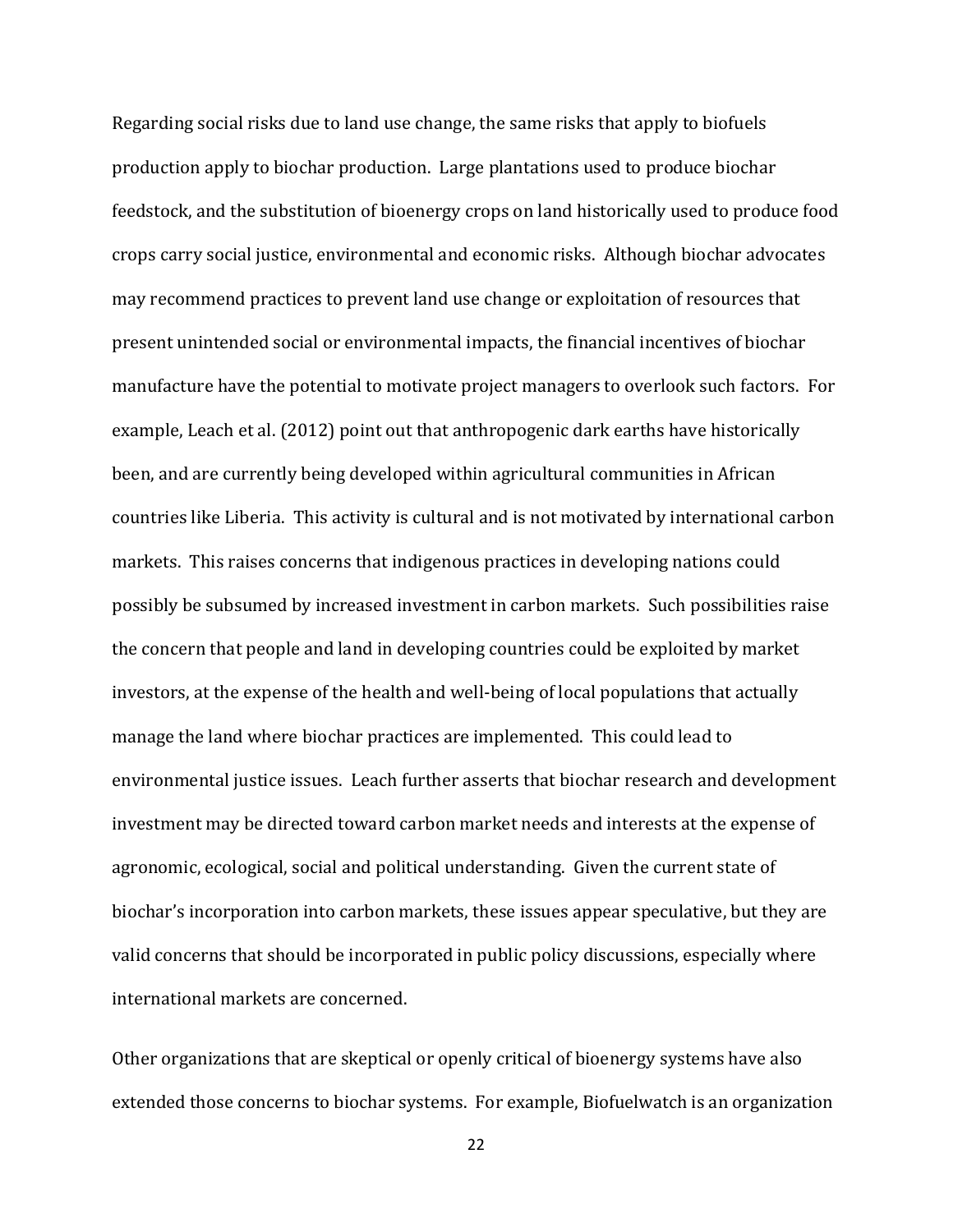that specifically rejects carbon trading and other programs that "commodify nature," (Biofuelwatch 2013), and has critiqued the development of biochar systems as a public policy tool. These issues of social and environmental justice are important, but are not analyzed further here. Such concerns should be considered when developing public policy, especially where large, international capital markets are involved.

## <span id="page-22-0"></span>**Discussion**

Based on the foregoing information, increases in managed biochar systems would appear to be a useful tool in the fight against climate change. Lehmann et al. (2006) discusses the global carbon cycle with estimates of global carbon sinks that were published in the IPCC third assessment report from 2001. In this assessment, the capacity of available sinks were considered to be the atmosphere (730 Pg), vegetation (500 Pg), the soil (1,500 Pg), the oceans (38,000 Pg), and geological reservoirs (5,000 to 10,000 Pg). That assessment also estimated fluxes of carbon between sinks due to natural and anthropogenic causes. The net increases due to anthropogenic activity from this analysis can be considered as 1.9 Pg/yr C from atmosphere to ocean, and a net 3.3 Pg/yr C from geologic reservoirs (fossil fuels) to the atmosphere. However, emissions have increased globally since then. An estimate from Friedlingstein et al. (2010) suggests global emissions in 2009 were 9.1 Pg C. Lehmann et al. (2006), Woolf et al. (2010) and others have projected "sustainable" potential offsets from biochar ranging up to 2 Pg/yr C. Lehmann et al. (2006) notes that if published projections of year 2100 biofuel use were all derived from pyrolysis systems, the offsets could conceivably reach over 5.5 Pg/yr, which would exceed 2006 fossil fuel emissions rates. As a wedge against climate variation, biochar seems to be a tool worth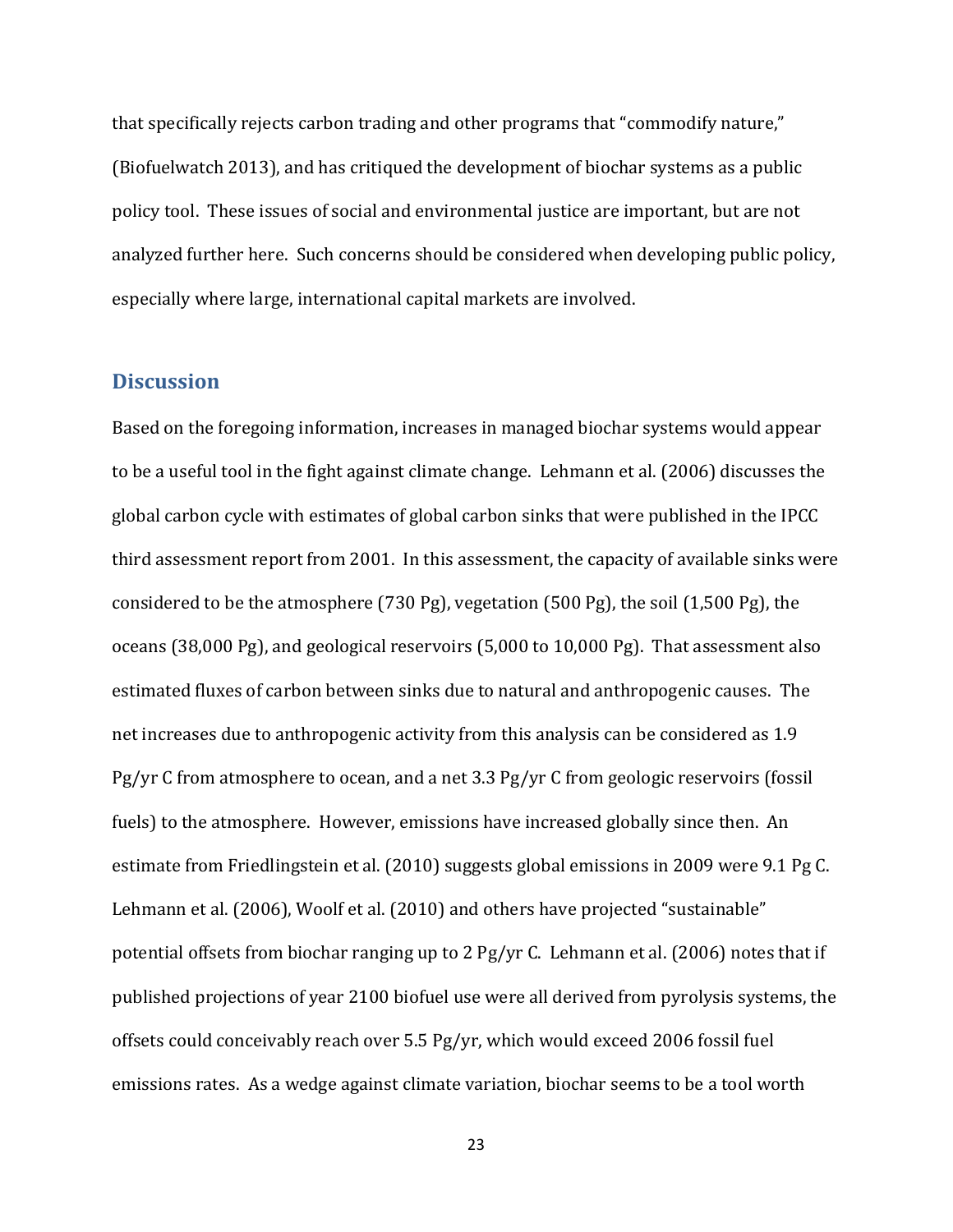pursuing. However, to place biochar in context, we must consider its costs and benefits with alternative actions. The economics of biochar systems are not yet clear, and actual implementation will depend greatly on energy prices, government or other incentives, and other financial factors.

These estimates of maximum biochar benefits are likely to be overly optimistic for economic reasons. As discussed, no carbon market systems currently offer compensation for biochar production as an offset alone. Roberts et al. (2010) analyzed projected costs of biochar production and found a wide range of economic results under scenarios utilizing various feedstocks and considering the costs and revenue likely to be achieved with pyrolysis systems. These scenarios included projected revenue per ton of biochar from offsets as well as revenue streams from produced energy, etc., and some were profitable with offsets priced as low as \$2 per ton. However, others would only be profitable at prices of \$80 per ton or higher. EU ETS prices for carbon emissions and offsets have ranged from over 20 euros per ton down to about 6 euros per ton between 2008 and 2012. The California market achieved an initial auction price just over \$10 per ton in 2012.

The economic feasibility of biochar projects are likely to vary greatly. Biochar is a marketable commodity, and recent prices for biochar sold as a garden amendment range up to \$1,000 per ton. This of course, will change over time as supply and demand change, and may be based largely on characteristics of the char. As the economic impacts of climate change continue to increase, increased demand for mitigation will also increase, and the search for economically feasible responses will flourish. These economic uncertainties will reveal themselves over time. However, it is clear that biochar systems, to some degree, will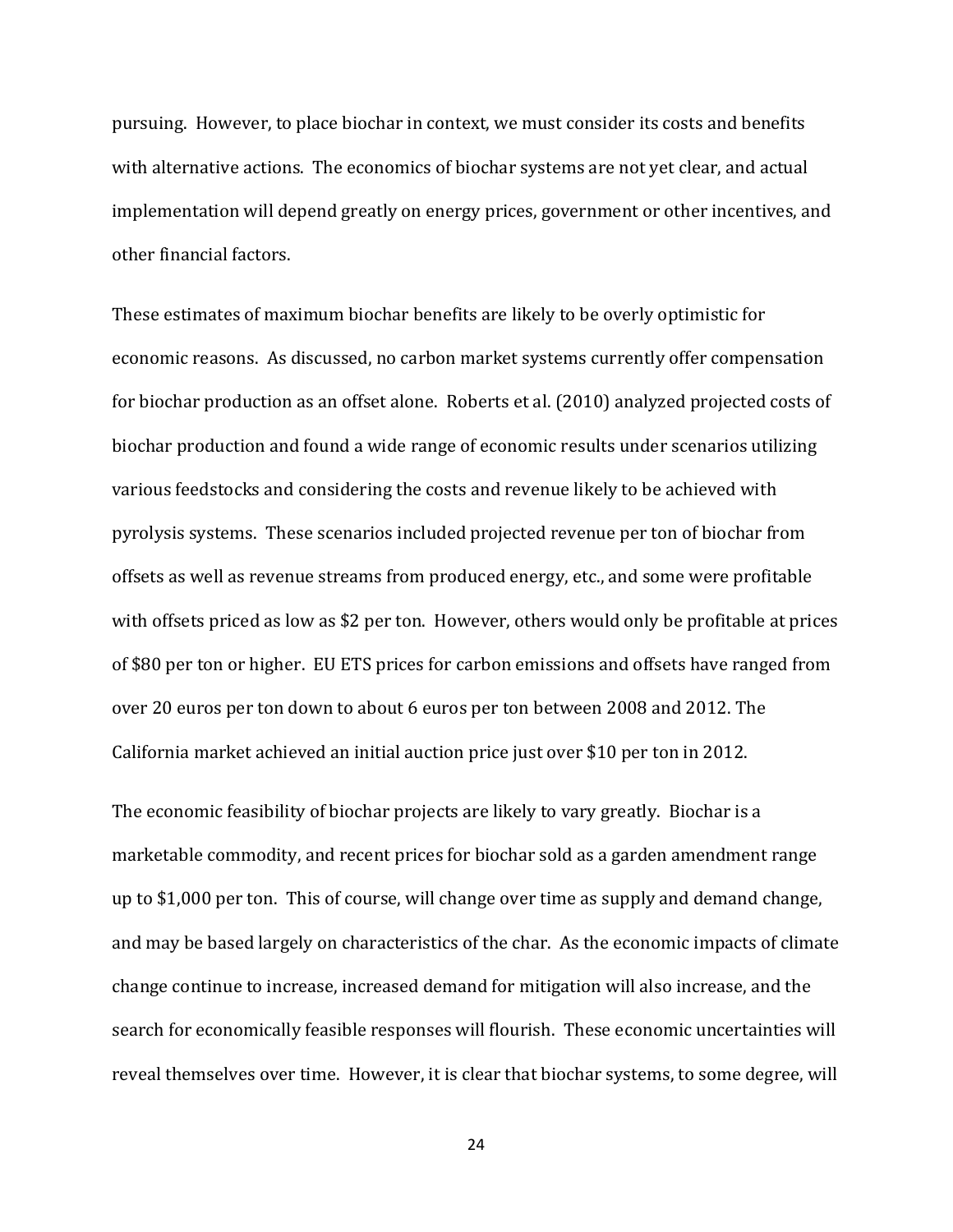be profitable from a cost/benefit perspective that includes the monetized environmental costs of climate change.

Alternative climate responses include reductions in fossil fuel emissions which can be achieved through efficiency or alternative energy programs. Additionally, there are carbon sequestration efforts such as afforestation and carbon capture and storage (CCS), which is the collection of combustion emissions as gasses with deep underground storage. These techniques are certain to be pursued, but they only have the potential to stabilize (not reduce) GHG concentrations in the atmosphere, and stabilization is not anticipated for many decades due to our dependence on fossil fuels for energy. The carbonization of biomass is the only current, feasible strategy that uses natural photosynthesis and managed biochar production to reverse the process of fossil fuel combustion, and store mineralized carbon underground. This technique has been practiced in the past and is currently practiced in rural agricultural systems due to the process' agronomic benefits. Current energy systems that are operating profitably and producing biochar (albeit on a small scale) also currently exist. In summary, as climate change progresses and biochar research advances, it seems likely that the magnitude of biochar producing systems will increase to a large, but yet unknown, extent.

## <span id="page-24-0"></span>**A Framework for Carbon Accounting for Biochar Systems**

Lehmann & Joseph (2012) asserts that adoption of biochar production systems may occur across multiple sectors and to varying extents, because biochar projects will address different objectives and operate on different scales. For example, the results of ongoing biochar research and development may encourage a large number of small, widely-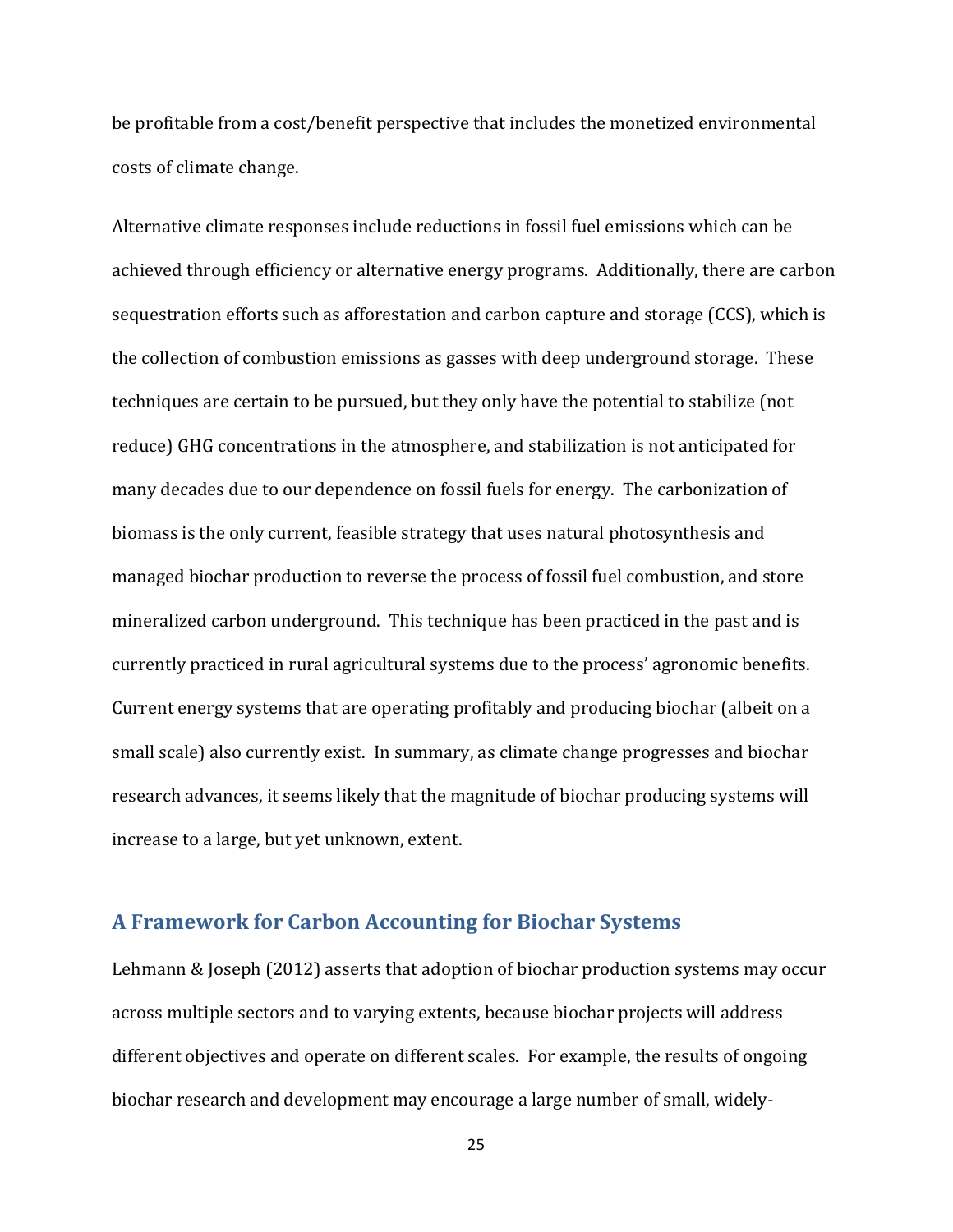distributed electrical generation stations that produce biochar, using locally-available biomass in pyrolysis or gasification systems. Also, new projects could emerge in the form of larger-scale, grid-connected bioenergy plant operations using, for example, biomass from forest thinning, municipal green waste collected and centrally-located at a landfill or waste transfer station, or manure from large animal management operations such as feedlots. Increased activity might also result in commercial sales of biochar for greenhouse potting operations, sales for individual farm operations or for residential or urban landscapes, or in the form of rural small-scale agricultural systems. Biochar also has the potential to be used to remediate soils that are degraded from mining or previous agricultural use, or even as a filtration medium to prevent contamination of water from agricultural chemicals. Some of these possibilities result from a likelihood that biochar will have significant value as an end product, in and of itself. Biochar-producing systems can also sustainably produce bioenergy at rates that match or exceed biofuel combustion systems.

In light of these many opportunities, it is likely that significant quantities of biochar will be produced. However, due to the limitations of carbon market incentives upon biochar production, it is probable that a large percentage of biochar projects will not be accounted for and monitored within the protocols of carbon market mechanisms. Therefore, alternative carbon accounting methods and databases may become important to reasonably evaluate and quantify the climate mitigation effects and other environmental costs and benefits of these biochar systems.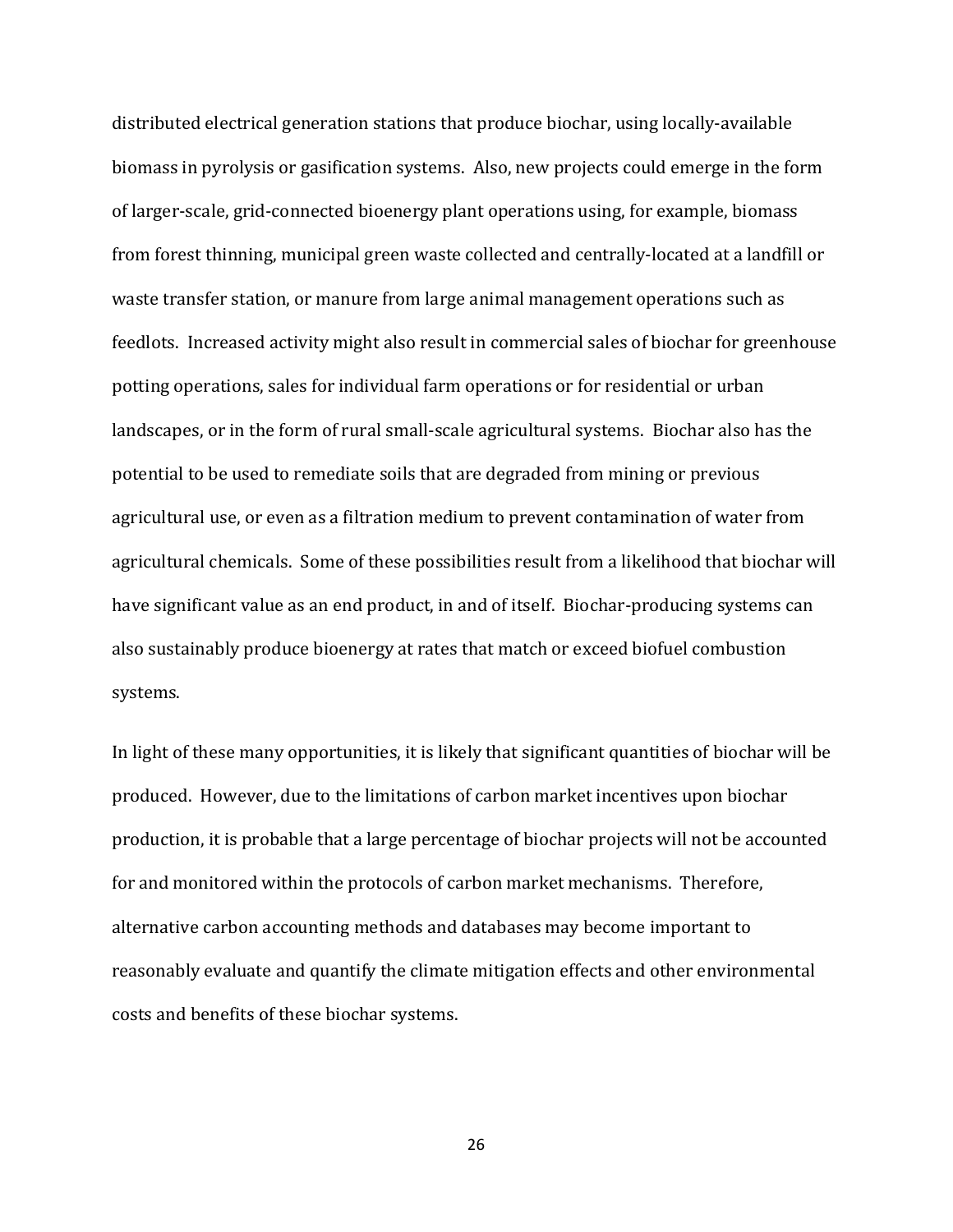A brief review of current California biomass plants that are potential biochar-generating systems supports the view that biochar projects will multiply with or without offset incentives. According to one analysis, there are currently in California five gasification biomass energy projects, including three small demonstration projects, one small (500 kilowatt) grid-connected active gasifier, and one larger (3 megawatt) plant under development (Mayhead et al. 2011). The company that operates the small, active gasifier currently markets the biochar produced for sale online (Phoenix Energy Systems 2013). None of these plants currently contributes or is expected to contribute data on produced biochar amounts or specific data on offset characteristics to carbon offset databases or programs. In situations such as these it would be useful to gather information to estimate the effects of these and similar systems on atmospheric carbon balance and climate. This is especially true if such projects multiply rapidly in number.

Ideally, to capture biochar information across all project types, a registry with prescribed data collection methods and project parameters would be established. The specific parameters that would be necessary for evaluation may vary across projects, but the critical information needed to adequately assess the climate impacts of a biochar project include (but may not be limited to) the following:

- The amount of biochar produced over time.
- Information on the carbon content of the biochar, and the labile (volatile or easily decomposed) and recalcitrant fractions of the biochar (which could be measured or potentially modeled).
- The disposition of the biochar after production (combusted, landfilled, or applied to soil in known or unknown locations).
- Information on the feedstock to assess the lifecycle emissions of the produced material. This would include information on the composition, source, location of origin, and sustainability of the feedstock stream.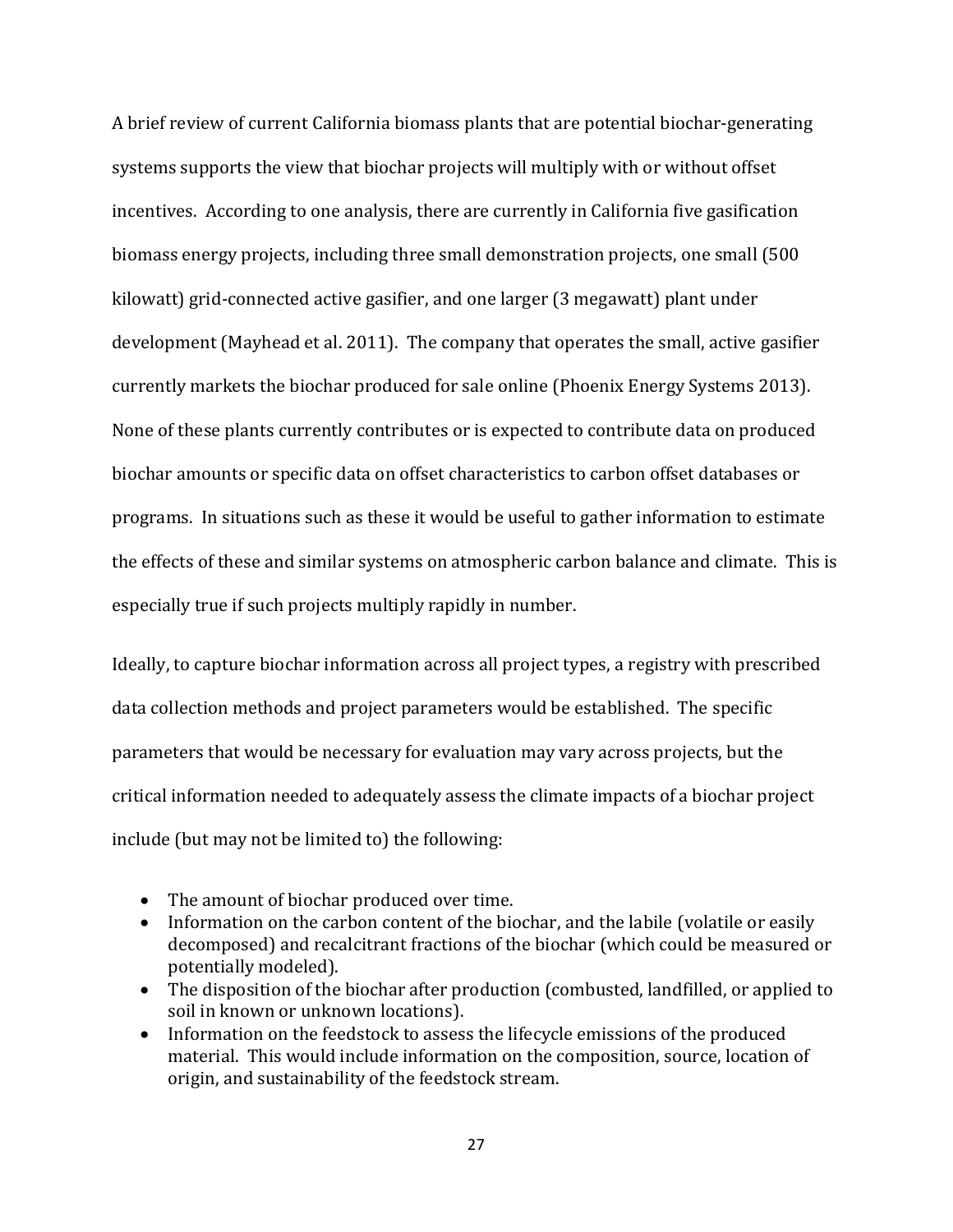- Quantitative information on the disposition of the energy produced (kilowatt hours of electricity, BTU of useful heat, etc.) and the source(s) of energy that would be offset by the produced energy (to measure fossil fuel offsets).
- $\bullet$  Ideally if available information on the lifecycle energy inputs used to produce the feedstock (for life cycle emissions analysis).
- Ideally if available the characteristics (before and after) of the soil to which biochar is applied, and ongoing monitoring of the soil to assess soil carbon stocks over time, increases in productivity, and other analytical data that may be used to evaluate the additional offset characteristics or economic benefits of the project, such as improved water quality

Tables 2a through 2d exhibit a proposed set of data that could be used to populate a

database for such a tracking system. Many of the data fields in Table 2 are taken from the

publication entitled "A Guide to Conducting Biochar Trials," a document prepared by Julie

Major (Major 2009) for the International Biochar Initiative. The document was intended as

a recommended set of parameters to consider for data collection for biochar research

trials, intended to assess various aspects of biochar research efforts. I have adapted and

expanded the list of parameters here to include additional aspects that could be used to

assess climate mitigation impacts across multiple projects.

| Biochar chemical                    | Value | Units    | Method    | Method      |
|-------------------------------------|-------|----------|-----------|-------------|
| parameter                           |       |          | reference | description |
| <b>General Chemistry Parameters</b> |       |          |           |             |
| pH in water                         |       | pH units |           |             |
| pH in KCl                           |       | pH units |           |             |
| pH in CaCl                          |       | pH units |           |             |
| Total C                             |       | Percent  |           |             |
| Volatile C                          |       | Percent  |           |             |
| Fixed C                             |       | Percent  |           |             |
| Labile C                            |       | Percent  |           |             |
| Total N                             |       | Percent  |           |             |
| C/N                                 |       | Ratio    |           |             |
| H/C                                 |       | Ratio    |           |             |
| 0/C                                 |       | Ratio    |           |             |
| Ash                                 |       | Percent  |           |             |
| Available Ca                        |       | mg/kg    |           |             |

|  | Table 2a. Chemical analysis of biochar |
|--|----------------------------------------|
|  |                                        |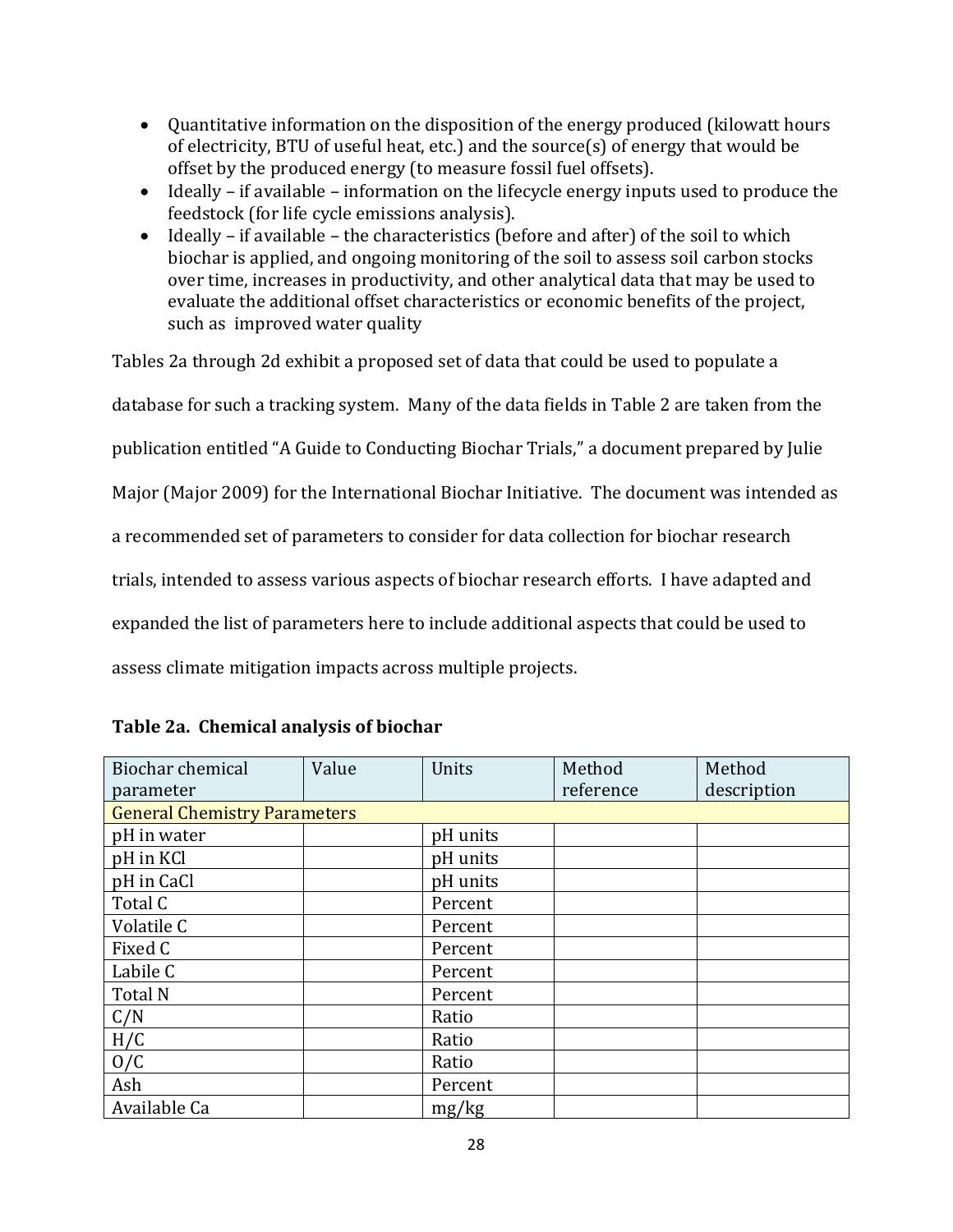| <b>Biochar chemical</b>           | Value | Units      | Method    | Method      |
|-----------------------------------|-------|------------|-----------|-------------|
| parameter                         |       |            | reference | description |
| Available Mg                      |       | mg/kg      |           |             |
| Available P                       |       | mg/kg      |           |             |
| Available K                       |       | mg/kg      |           |             |
| <b>Dioxins</b>                    |       |            |           |             |
| <b>Chlorinated Dioxins</b>        |       | µg/kg TEQ  |           |             |
| Polynuclear aromatic hydrocarbons |       |            |           |             |
| Acenaphthene                      |       | $\mu$ g/kg |           |             |
| Acenaphthylene                    |       | $\mu$ g/kg |           |             |
| Anthracene                        |       | $\mu$ g/kg |           |             |
| Benz(a,h)anthracene               |       | $\mu$ g/kg |           |             |
| Benzo(b)fluoranthene              |       | $\mu$ g/kg |           |             |
| Benzo(k)fluoranthene              |       | $\mu$ g/kg |           |             |
| Benzo(g,h,i)perylene              |       | $\mu$ g/kg |           |             |
| Chrysene                          |       | $\mu$ g/kg |           |             |
| Dibenz(a,h)anthracene             |       | $\mu$ g/kg |           |             |
| Fluoranthene                      |       | $\mu$ g/kg |           |             |
| Fluorene                          |       | $\mu$ g/kg |           |             |
| Indeno $(1,2,3-$                  |       | $\mu$ g/kg |           |             |
| cd)pyrene                         |       |            |           |             |
| Naphthalene                       |       | $\mu$ g/kg |           |             |
| Phenanthrene                      |       | $\mu$ g/kg |           |             |
| Pyrene                            |       | $\mu$ g/kg |           |             |
| Other                             |       | $\mu$ g/kg |           |             |
| <b>Metals</b>                     |       |            |           |             |
| Arsenic                           |       | $\mu$ g/kg |           |             |
| Beryllium                         |       | $\mu$ g/kg |           |             |
| Cadmium                           |       | $\mu$ g/kg |           |             |
| Chromium                          |       | $\mu$ g/kg |           |             |
| Copper                            |       | $\mu$ g/kg |           |             |
| Manganese                         |       | $\mu$ g/kg |           |             |
| Molybdenum                        |       | $\mu$ g/kg |           |             |
| Nickel                            |       | $\mu$ g/kg |           |             |
| Lead                              |       | $\mu$ g/kg |           |             |
| Selenium                          |       | $\mu$ g/kg |           |             |
| Thallium                          |       | $\mu$ g/kg |           |             |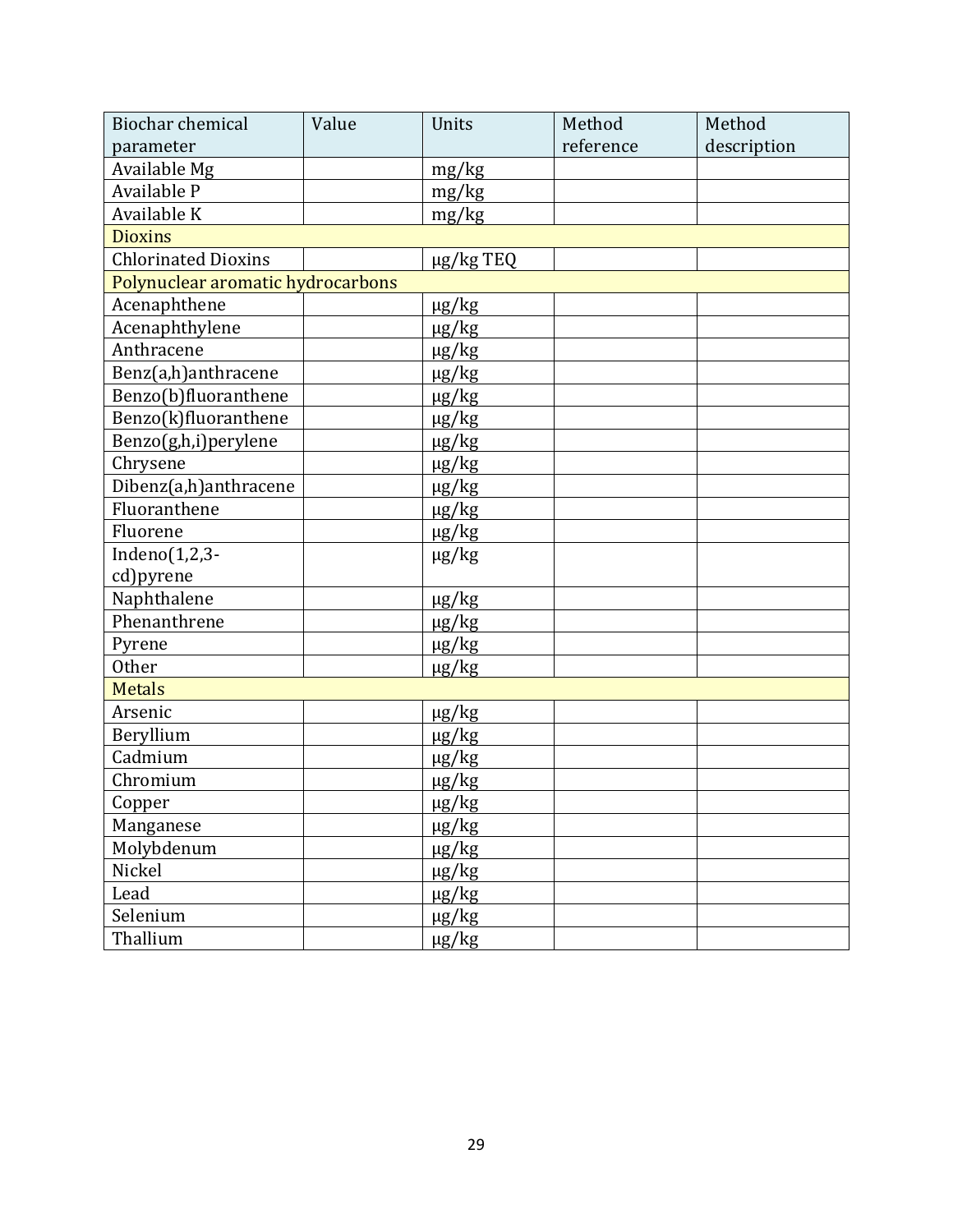## **Table 2b. Biochar physical parameters**

| Biochar physical       | Value | Units                  | Method    | Method      |
|------------------------|-------|------------------------|-----------|-------------|
| parameter              |       |                        | reference | description |
| Surface area           |       | $m^2/g$                |           |             |
| <b>Cation Exchange</b> |       | mmol <sub>c</sub> /kg  |           |             |
| Capacity (CEC)         |       |                        |           |             |
| Pore volume            |       | $\text{cm}^3/\text{g}$ |           |             |
| Pore size range        |       | nm min/max             |           |             |
| <b>Bulk density</b>    |       | $\text{kg}/\text{m}^3$ |           |             |
| Earthworm              |       |                        |           |             |
| avoidance test         |       |                        |           |             |

## **Table 2c. Biochar production characteristics**

| Production              | Characteristic description   |                               |  |
|-------------------------|------------------------------|-------------------------------|--|
| characteristic          |                              |                               |  |
| Feedstock               |                              |                               |  |
| Feedstock               |                              |                               |  |
| source/location         |                              |                               |  |
| Feedstock pretreatment  |                              |                               |  |
| Peak temperature        |                              |                               |  |
| Residence time          |                              |                               |  |
| Process type            | Gasification, etc.           |                               |  |
| Equipment description   |                              |                               |  |
| Batch manufacture start | Electricity                  |                               |  |
| date                    | produced (kWh)               |                               |  |
|                         | - batch                      |                               |  |
| Batch manufacture end   | Disposition of               | (Used on-site, sold to, etc.) |  |
| date                    | electricity                  |                               |  |
| Syngas produced         | Amount produced, disposition |                               |  |
| Bio-oil produced        | Amount produced, disposition |                               |  |

## **Table 2d. Biochar disposition and application**

| Parameter                             | Data                                         |
|---------------------------------------|----------------------------------------------|
| Was biochar combusted for energy?     | Yes/No/Unknown/% of batch combusted          |
| Were carbon market offsets allocated? | If yes, program, protocol, serial numbers of |
|                                       | offsets                                      |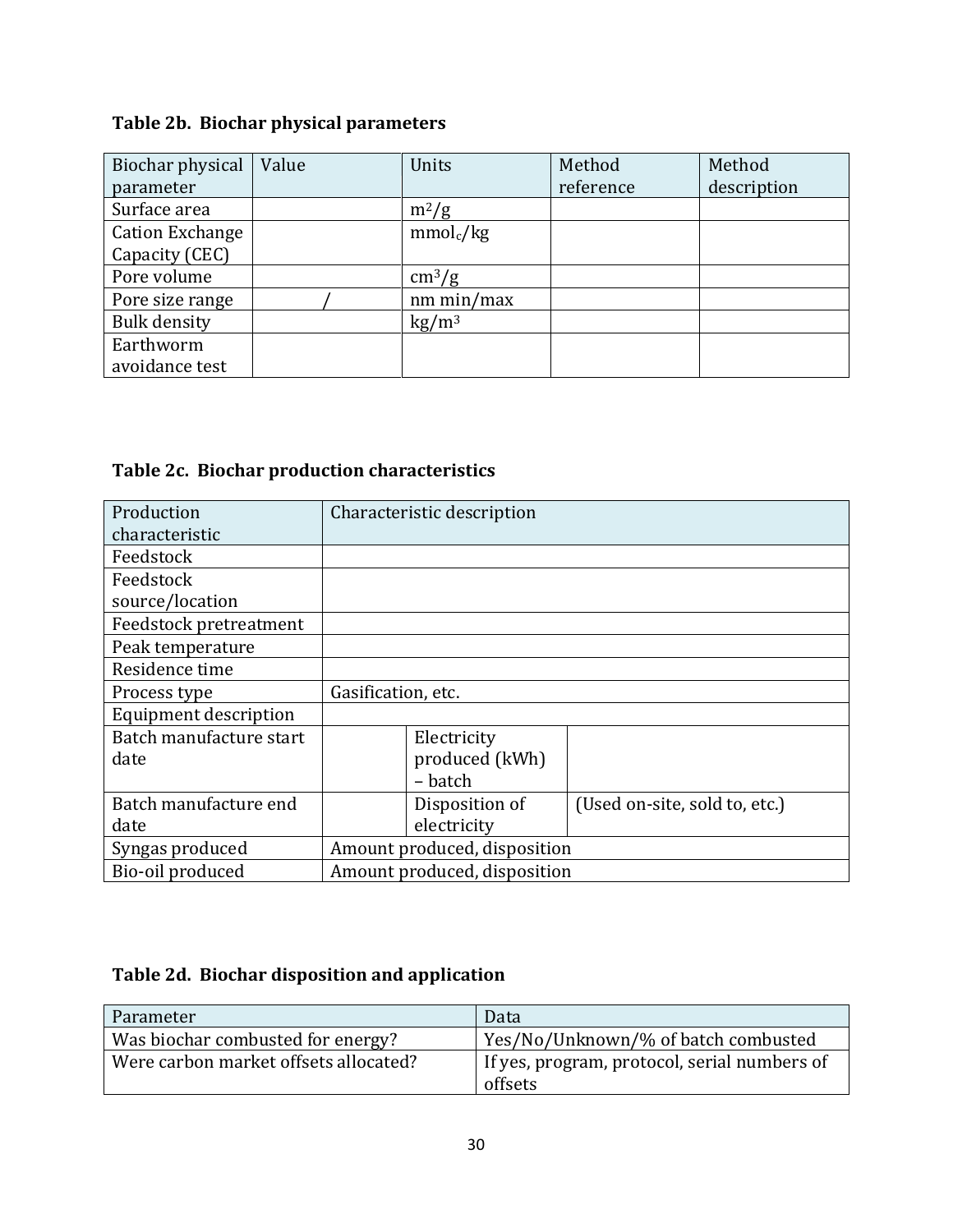| Parameter                                                                             | Data                                        |
|---------------------------------------------------------------------------------------|---------------------------------------------|
| Was biochar sold/delivered to multiple                                                | Yes/commercially marketed/application       |
| locations?                                                                            | location(s) are unknown                     |
| Was biochar landfilled?                                                               |                                             |
| Is location of soil application known?                                                |                                             |
| If application location is known, additional soil measurement parameters if available |                                             |
| Location of application (if known)                                                    | Latitude/longitude in decimal degrees; area |
|                                                                                       | $(m2)$ to which biochar was applied,        |
|                                                                                       | description                                 |
| Application rate                                                                      | kg/hectare                                  |
| $Date(s)$ of application                                                              |                                             |
| Soil taxa                                                                             | Soil order, suborder, and great group.      |
| Soil texture                                                                          |                                             |
| Depth of application                                                                  |                                             |
| Describe method of application and                                                    |                                             |
| incorporation                                                                         |                                             |
| Physical and chemical characteristics of soil                                         | Sampling locations, dates, and results for  |
| to which biochar is applied, before and after                                         | total carbon, organic carbon, pH, CEC, etc. |
| application                                                                           |                                             |

The measurement parameters and associated descriptive data presented in the tables 2a through 2d are not meant to represent a comprehensive set of data for tracking biochar projects, but rather a starting point for further consideration. If such information were incorporated into a database, the information available from multiple projects of various types could conceivably be assimilated and used in the development of models, or analyzed to produce estimates of GHG mitigation effects of multiple projects. A registry with the data indicated above could be developed and maintained to facilitate these analyses, in the absence of other tracking programs. Not all parameters will necessarily be tracked by all projects, because there is no centralized oversight entity for all biochar projects. However, if such a database was created and maintained, the data that are available could be gathered and used to analyze relationships across project parameters, or the data could be applied, as appropriate, to models that are developed from additional research. For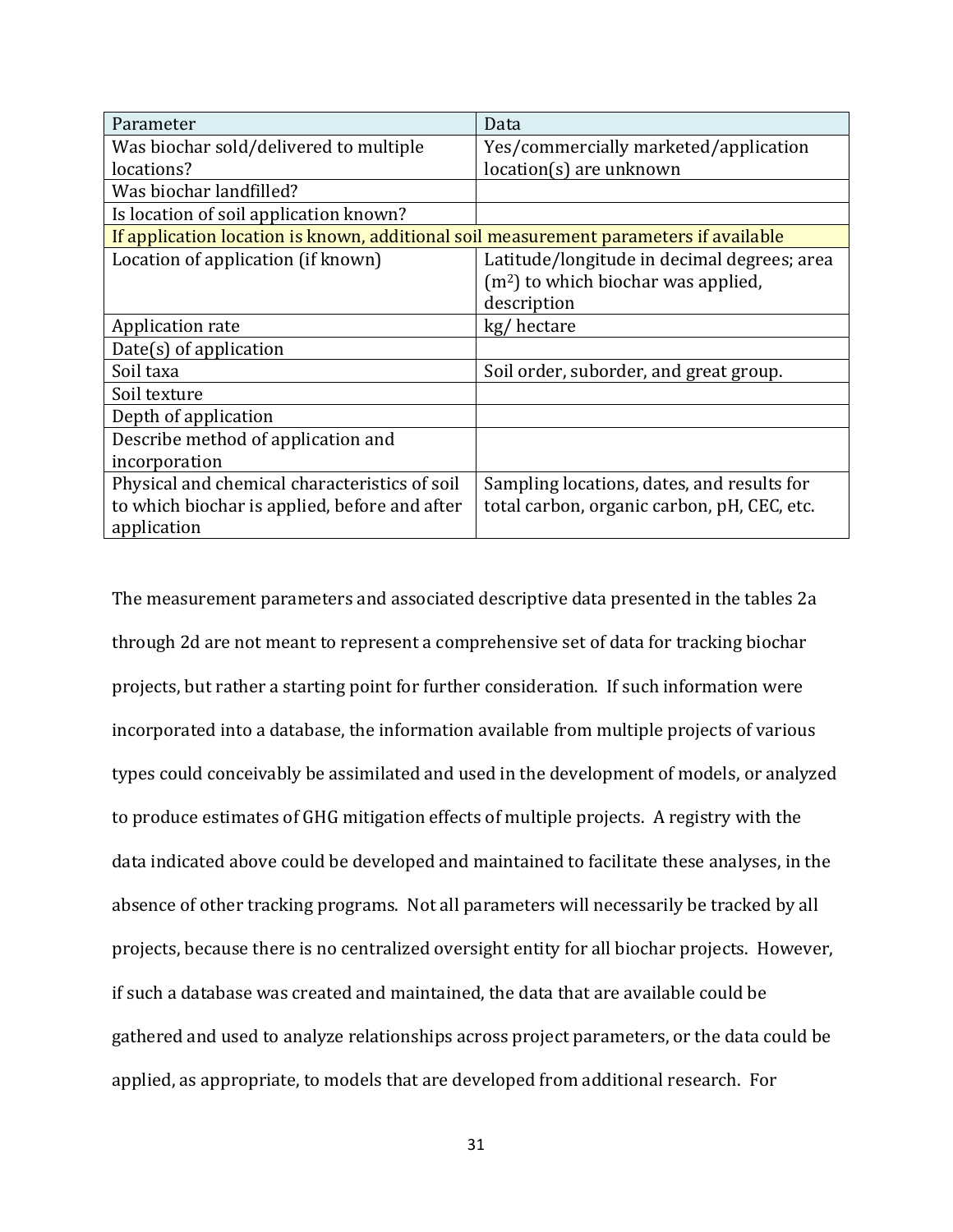example, if the recalcitrance of biochar associated with specific measured conditions is demonstrated, estimates of the sequestration potential over time, across multiple, registered projects could be calculated. Again, this is not a comprehensive set of possible parameters that is adequate to model all types of biochar production systems. Rather, it is a starting point, or basis, that could be used and expanded upon, to begin data collection on multiple projects with a goal of developing methods to quantify the GHG offset potential of projects that are not otherwise characterized by researchers or climate analysis organizations.

## <span id="page-31-0"></span>**Conclusions**

In light of the foregoing information, I offer the following conclusions.

#### **Biochar production and incorporation in soil must play a role in climate change**

**mitigation.** The stabilization of biomass carbon to carbonized biochar under sustainable protocols is not only an interesting idea; it is likely that this approach will be an imperative component in a multi-phased strategy to reduce and offset GHG emissions on a global scale. Biochar production is arguably the *only* currently known, economically feasible method for reducing carbon dioxide concentrations in the atmosphere on centennial to millennial time scales. GHG concentrations that may cause serious or even catastrophic climate change impacts are likely to be reached, or may already be present (Molina et al. 2009). In addition to reductions in fossil fuel emissions, the removal of carbon from the atmosphere, and its sequestration on centennial or millennial time scales will be required if climate impacts are to be mitigated. Carbon capture and storage (CCS) from stationary fossil fuel combustion is a carbon-neutral strategy, but does not reduce concentrations already in the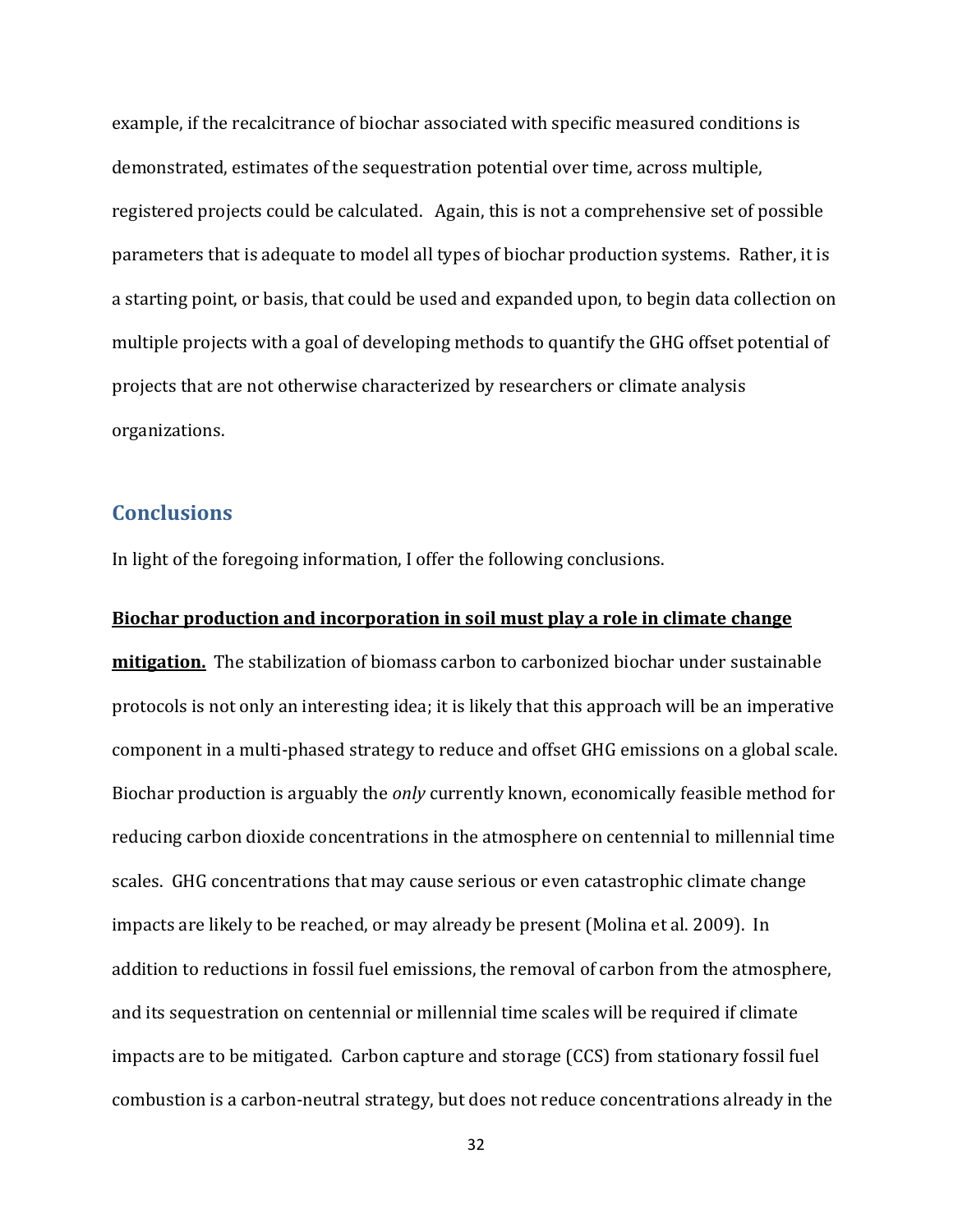atmosphere. CCS is also not currently feasible for transportation fossil fuel combustion, and is only beginning to be practiced on a small scale for stationary combustion. Sequestration of carbon in living biomass (trees) can temporarily reduce  $CO<sub>2</sub>$  from the air on decadal time scales, and is an important component of climate mitigation. However, on centennial or millennial time scales, it is likewise a carbon neutral strategy. Carbon in managed forests will ultimately be returned to the atmosphere through decomposition over time. The photosynthesis/decomposition cycle of biomass will continually approach an equilibrium that includes the addition of anthropogenic fossil fuel carbon contributions, such that atmospheric concentrations of CO<sub>2</sub> and methane will likely not attenuate over centennial time scales based on afforestation alone.

#### **At scale, biochar projects have the potential to feasibly and sustainably**

**sequester/offset over 1 Pg of CO2-carbon equivalents annually.** This represents a significant reduction of current anthropogenic GHG emissions ( $CO<sub>2</sub>$ , CH<sub>4</sub> and N<sub>2</sub>O as carbon equivalents). The percentage of the fossil fuel GHG emissions that could be offset with biochar systems is likely to increase if these anthropogenic emissions are reduced over time. If the use of biofuel systems increases beyond current estimates, the role of biochar sequestration could have an even larger impact.

**Current carbon market incentives are not sufficient to rapidly increase or maximize the initiation and development of biochar project implementation.** The CDM, EU ETS, and California carbon trading markets do not currently offer offset payments for carbon sequestration via biochar production. Major voluntary markets likewise do not currently recognize biochar directly as an offset mechanism. Carbon offset protocols for biochar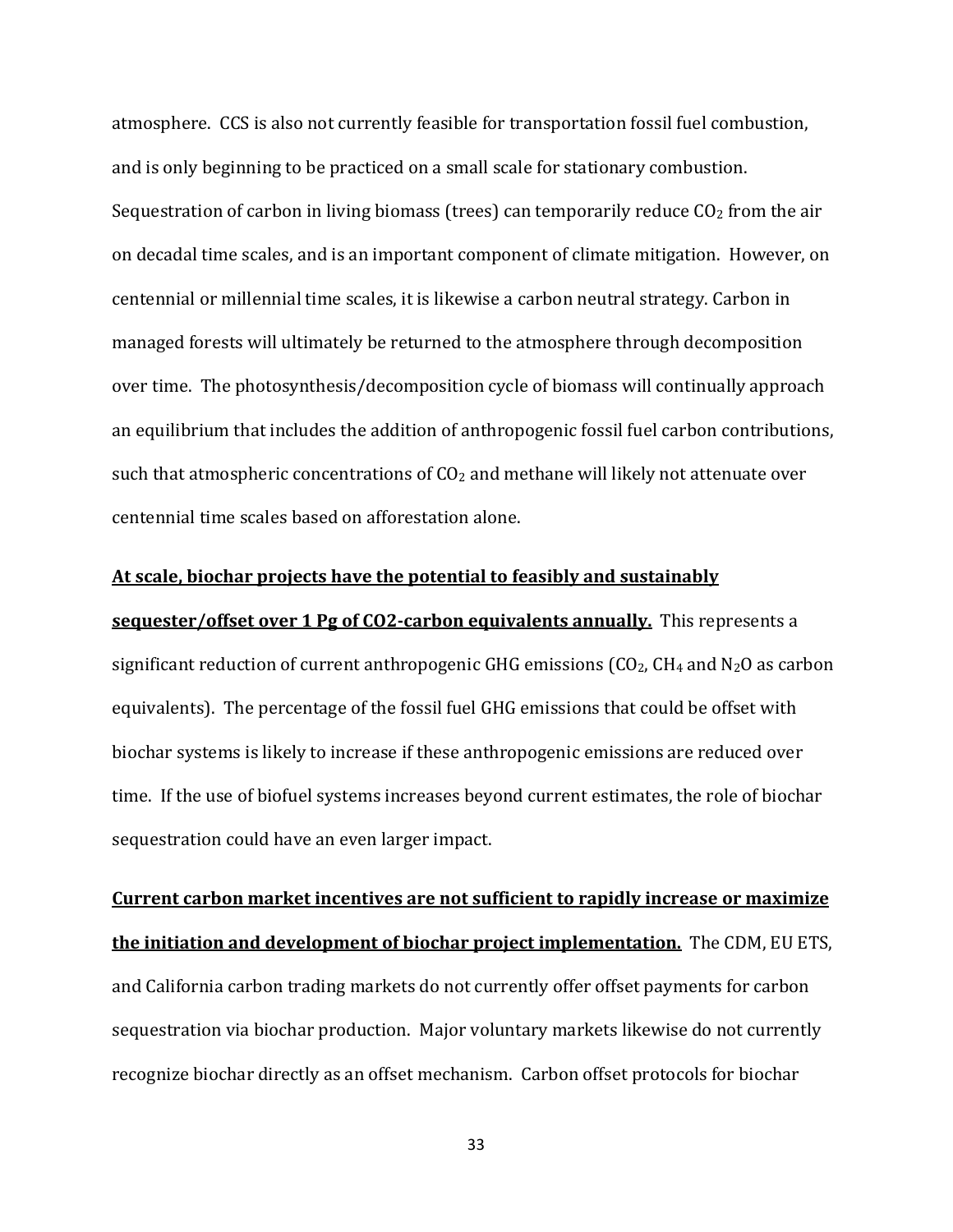have been proposed and drafted, and biochar may become a significant carbon offset mechanism within established markets, if approved biochar protocols are added to existing market systems. However, existing carbon markets will not provide sufficient incentive to maximize biochar's climate change mitigation potential, due to limitations on the volume of offsets allowed for use within established markets, competition among offset project types, and the magnitude of biochar's global potential to mitigate emissions.

# **Other financial instruments such as subsidies and grants from carbon market proceeds, or tax incentives could be used to accelerate biochar implementation, especially by reducing start-up costs for new projects.** If the economic benefits of biochar as an agricultural soil amendment become well established, or if biochar's other external environmental benefits such as water quality protection are monetized, biochar projects can and likely will become economically self-sustaining, and the industry will grow. Some biochar-producing energy projects could also be self-sustaining. However, this growth could be increased by public financial support for project initiation costs. If the economic benefits of these additional advantageous biochar aspects are not realized, it is likely that financial incentives will continue to be needed to spur investment in projects. This is due in part to the incentive to extract all of the economic value of biomass carbon as a fuel by burning it, in the absence of other financial streams to promote the production of biochar.

## **From a policy perspective, incentives for biochar systems should be prioritized for projects that maximize carbon sequestration benefits, and for projects with the greatest economic feasibility.** The potential climate change mitigation effects and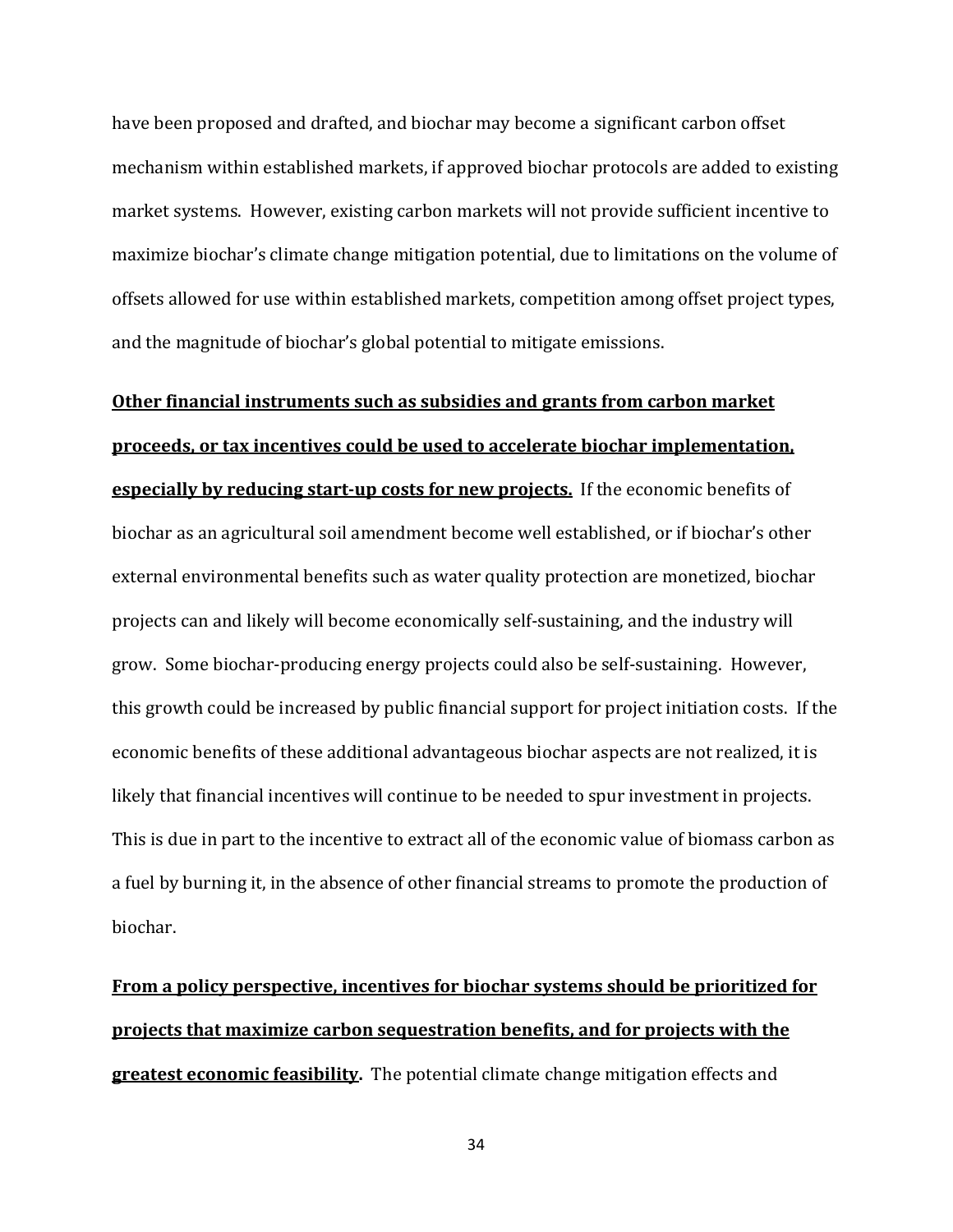economic benefits of biochar projects are not equal across all project types and circumstances. Systems that carry the greatest carbon offset potential based on reasonable project life cycle analyses, and those projects that are likely to achieve sustainable environmental and economic co-benefits should receive the highest prioritization with regard to distribution of limited financial assistance for project initiation.

#### **Uncertainty regarding the recalcitrance of biochar in soil should not inhibit efforts**

**for project initiation and development.** Instead, the ongoing acquisition of data from multiple projects should inform biochar project carbon accounting. It is relatively certain that biochar additions to soil will sequester significant amounts of carbon for >100 years. If developed for existing carbon markets, biochar offset protocols will include methodology for the quantitative modeling and/or monitoring of sequestered carbon and avoided emissions. As biochar projects are likely to increase in frequency outside of carbon market protocols, databases and models should be developed and used to estimate the carbon sequestration and offset benefits of biochar production with regard to GHG concentrations and climate effects. The framework presented in this paper could be expanded upon to develop such accounting methodology.

**Biochar projects should be pursued despite economic and logistical conditions that may favor biomass combustion.** Biomass combustion for thermal energy and electricity generation or other useable energy may achieve considerable emissions offsets, approaching those of biochar systems, and economic and logistical considerations may favor these systems. However, biomass combustion does not achieve the biochar cobenefits of 1) soil amendment (increased agricultural productivity), 2) potential reduction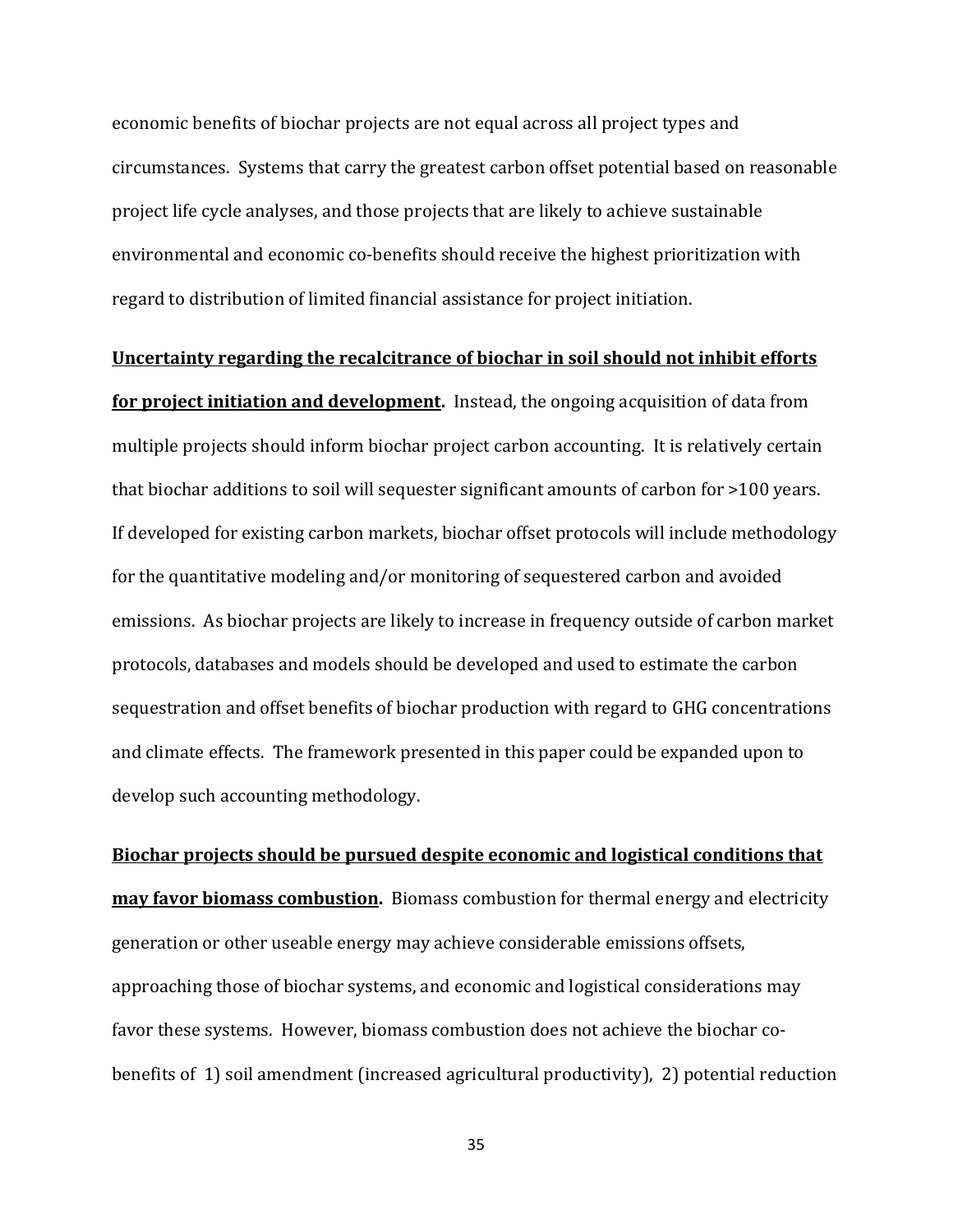in emissions from soil of  $CH_4$  and  $N_2O$ , 3) surface and groundwater quality improvement due to adsorption of N and pesticides that may be achieved by biochar, 4) indirect reductions in GHG emissions associated with lowered agricultural irrigation and fertilizer use, and avoided deforestation for additional agricultural acreage that may be achieved with biochar use, and 5) most importantly, removal of carbon from the atmosphere, reducing GHG atmospheric concentrations over time.

## **A comprehensive carbon-accounting framework and analysis of biochar systems (including biochar systems that are not part of a carbon-trading market) should be established to evaluate the ongoing global impact of biochar production upon net GHG emissions.**

Biochar may become a significant wedge against climate change. Some biochar systems have been implemented and many more may be developed that will not be represented by the methods and metrics of carbon trading systems. Public policy should include an effort to characterize as many biochar systems as possible, and quantify the global impact of these systems. Biochar systems should continue to be pursued and the impacts studied to characterize the overall environmental and economic benefits of biochar, in light of the great potential of its multiple benefits.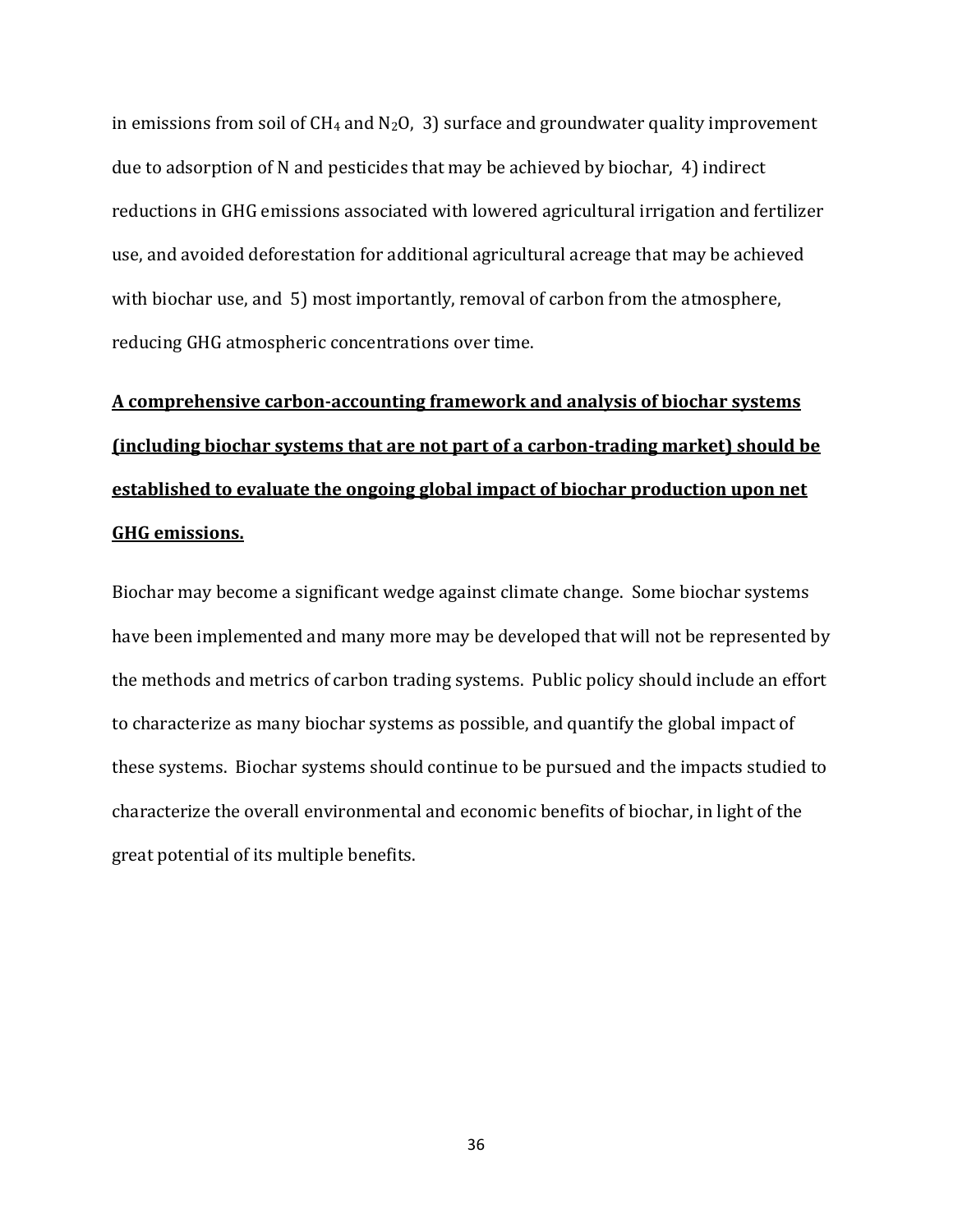## <span id="page-36-0"></span>**References**

Bates, A. (2010). *The Biochar Solution: Carbon Farming and Climate Change*. New Society Publishers.

- Bernstein, L., Bosch, P., Canziani, O., Chen, Z., Christ, R., & Davidson, O. (2007). Climate change 2007: synthesis report. Summary for policymakers.
- Biofuelwatch. (2013). Biofuelwatch policy. Retrieved March 23, 2013 from <http://www.biofuelwatch.org.uk/?s=commodify+nature>
- Brown, R. A., Kercher, A. K., Nguyen, T. H., Nagle, D. C., and Ball, W. P. (2006). Production and characterization of synthetic wood chars for use as surrogates for natural sorbents. Org. Geochem. 37, 321–333.
- Eagle, A. J., Henry, L. R., Olander, L. P., Haugen-Kozyra, K., Millar, N., & Robertson, G. P. (2010). Greenhouse gas mitigation potential of agricultural land management in the United States. *A Synthesis of the Literature. Technical Working Group on Agricultural Greenhouse Gases (T*‐*AGG) Report*. Nicholas Institute for Environmental Policy Solutions. Duke University. Retrived March 23, 2013 from<http://nicholasinstitute.duke.edu/sites/default/files/publications/TAGGDLitRev-paper.pdf>
- Forster, P., Ramaswamy, V., Artaxo, P., Berntsen, T., Betts, R., Fahey, D. W., ... & Van Dorland, R. (2007). Changes in atmospheric constituents and in radiative forcing. *Climate change*, *20*.
- Friedlingstein, P., Houghton, R. A., Marland, G., Hackler, J., Boden, T. A., Conway, T. J., ... & Le Quéré, C. (2010). Update on CO2 emissions. *Nature Geoscience*, *3*(12), 811-812.
- Glaser, B., Haumaier, L., Guggenberger, G., & Zech, W. (2001). The'Terra Preta'phenomenon: a model for sustainable agriculture in the humid tropics. *Naturwissenschaften*, *88*(1), 37-41.
- Hale, S. E., Lehmann, J., Rutherford, D., Zimmerman, A. R., Bachmann, R. T., Shitumbanuma, V., ... & Cornelissen, G. (2012). Quantifying the total and bioavailable polycyclic aromatic hydrocarbons and dioxins in biochars. *Environmental science & technology*, *46*(5), 2830-2838.
- International Biochar Initiative. (IBI). (2008). How much carbon can biochar systems offset-and when. Retrieved March 18, 2013, from [http://www.biochar](http://www.biochar-international.org/sites/default/files/final%20carbon%20wpver2.0.pdf)[international.org/sites/default/files/final%20carbon%20wpver2.0.pdf](http://www.biochar-international.org/sites/default/files/final%20carbon%20wpver2.0.pdf)
- International Biochar Initiative. (IBI). (2010). IBI Research Summary: Biochar Recalcitrance in Soil. Retrieved March 18, 2013, from [http://www.biochar-international.org/sites/default/files/IBI-RS](http://www.biochar-international.org/sites/default/files/IBI-RS-recalcitrance-2-Apr-2010..pdf)[recalcitrance-2-Apr-2010..pdf](http://www.biochar-international.org/sites/default/files/IBI-RS-recalcitrance-2-Apr-2010..pdf)
- IPCC. (2002). Watson, R. T. (Ed.). *Climate change 2001: Synthesis report: Third assessment report of the Intergovernmental Panel on Climate Change*. Cambridge University Press.
- Laird, D. A. (2008). The charcoal vision: A win–win–win scenario for simultaneously producing bioenergy, permanently sequestering carbon, while improving soil and water quality. *Agronomy Journal*, *100*(1), 178-181.
- Leach, M., Fairhead, J., & Fraser, J. (2012). Green grabs and biochar: revaluing African soils and farming in the new carbon economy. *Journal of Peasant Studies*, *39*(2), 285-307.
- Lehmann, J., & Rondon, M. (2006). Bio-char soil management on highly weathered soils in the humid tropics. *Biological approaches to sustainable soil systems. CRC Press, Boca Raton, FL*, 517-530.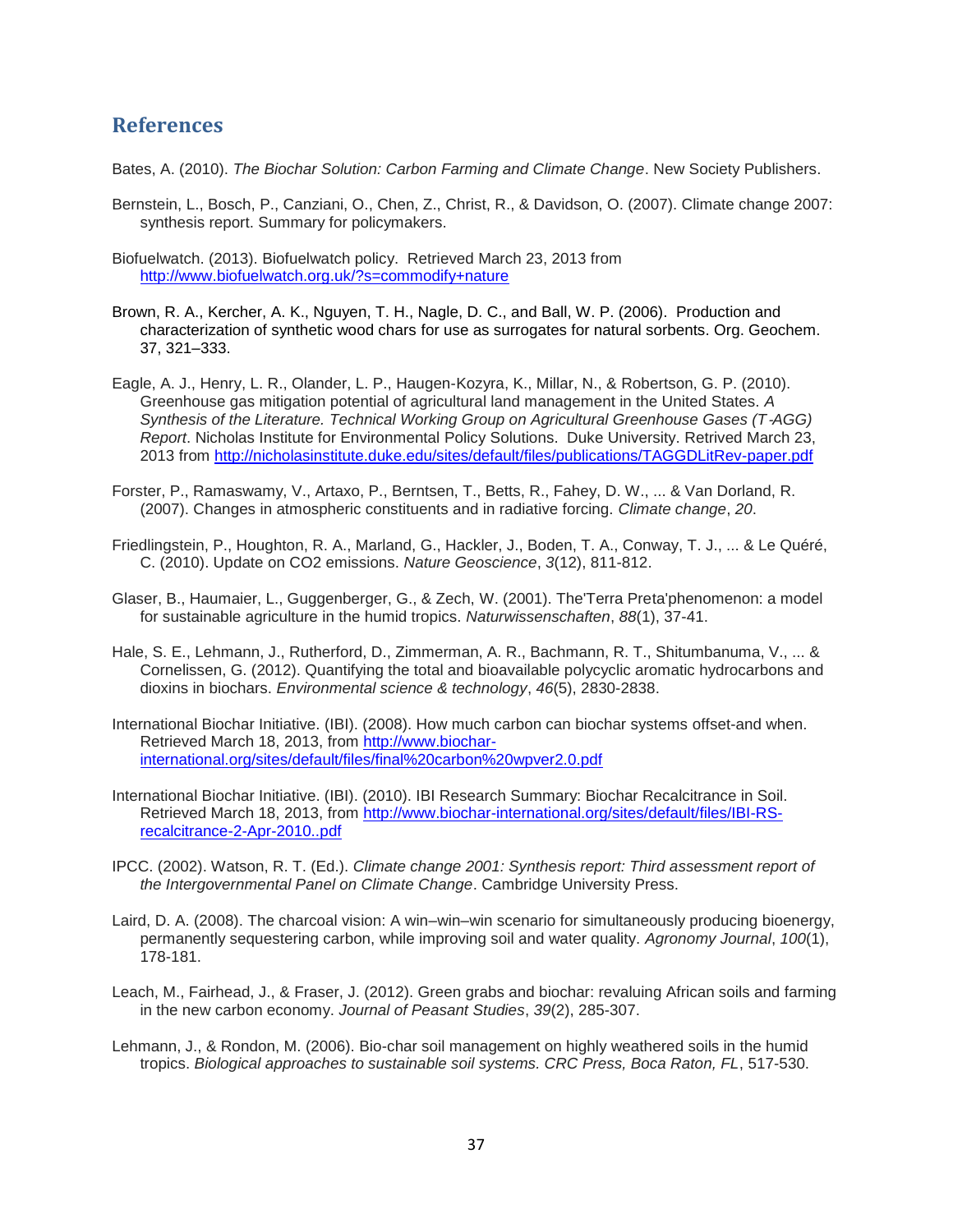Lehmann, J., Gaunt, J., & Rondon, M. (2006). Bio-char sequestration in terrestrial ecosystems–a review. *Mitigation and adaptation strategies for global change*, *11*(2), 395-419.

Lehmann, J. (2007). A handful of carbon. *Nature*, *447*(7141), 143-144.

Lehmann, J., & Joseph, S. (Eds.). (2012). *Biochar for environmental management: science and technology*. Routledge.

- Liang, B., Lehmann, J., Solomon, D., Sohi, S., Thies, J. E., Skjemstad, J. O., ... & Wirick, S. (2008). Stability of biomass-derived black carbon in soils. *Geochimica et Cosmochimica Acta*, *72*(24), 6069- 6078.
- Major, J. (2009). A Guide to Conducting Biochar Trials. International Biochar Initiative. Retrieved March 23, 2013, from [http://www.biochar](http://www.biochar-international.org/sites/default/files/IBI_Biochar_Trial_Guide_final.pdf)[international.org/sites/default/files/IBI\\_Biochar\\_Trial\\_Guide\\_final.pdf](http://www.biochar-international.org/sites/default/files/IBI_Biochar_Trial_Guide_final.pdf)
- Mayhead, G., & Tittmann, P. (2012). Outlook: Uncertain future for California's biomass power plants. *California Agriculture*, *66*(1), 6-6. Retrieved March 23, 2013 from <http://ucanr.org/repository/CAO/landingpage.cfm?article=ca.v066n01p6&fulltext=yes>
- Meyer, S., Glaser, B., & Quicker, P. (2011). Technical, economical, and climate-related aspects of biochar production technologies: a literature review. *Environmental science & technology*, *45*(22), 9473-9483.
- Molina, M., Zaelke, D., Sarma, K. M., Andersen, S. O., Ramanathan, V., & Kaniaru, D. (2009). Reducing abrupt climate change risk using the Montreal Protocol and other regulatory actions to complement cuts in CO2 emissions. *Proceedings of the National Academy of Sciences*, *106*(49), 20616-20621.
- National Aeronautics and Space Administration (NASA). (2013). Global Climate Change: Vital Signs of the Planet. Retrieved March 18, 2013, from<http://climate.nasa.gov/causes>
- National Research Council (US). Panel on Advancing the Science of Climate Change, & National Research Council (US). Board on Atmospheric Sciences. (2010). *Advancing the science of climate change*. National Academy Press.
- Phoenix Energy Systems. (2013). All Biochar Products. Retrieved March 23, 2013, from <http://www.phoenixenergy.net/shop>
- Roberts, K. G., Gloy, B. A., Joseph, S., Scott, N. R., & Lehmann, J. (2010). Life cycle assessment of biochar systems: Estimating the energetic, economic, and climate change potential. *Environmental Science & Technology*, *44*(2), 827-833.
- Sohi, S., Lopez-Capel, E., Krull, E., & Bol, R. (2009). Biochar, climate change and soil: A review to guide future research. *CSIRO Land and Water Science Report*, *5*(09), 02.
- Sohi, S. P., Krull, E., Lopez-Capel, E., & Bol, R. (2010). A review of biochar and its use and function in soil. *Advances in Agronomy*, *105*, 47-82.
- Stevenson, S., Morris, B., Martin, N., Grady, M., (2012). Compliance offset supply forecast for California's cap-and-trade program (2012-2020). American Carbon Registry. Retrieved March 23, 2013 from [http://americancarbonregistry.org/acr-compliance-offset-supply-forecast-for-the-ca-cap-and-trade](http://americancarbonregistry.org/acr-compliance-offset-supply-forecast-for-the-ca-cap-and-trade-program)[program](http://americancarbonregistry.org/acr-compliance-offset-supply-forecast-for-the-ca-cap-and-trade-program)
- Weisberg, P., Delaney, M., Hawkes, J., (2010). Carbon Market Investment Criteria for Biochar Projects. Public Interest Energy Research (PIER) Program. Retrieved March 23, 2013 from <http://www.biochar-international.org/node/2426>